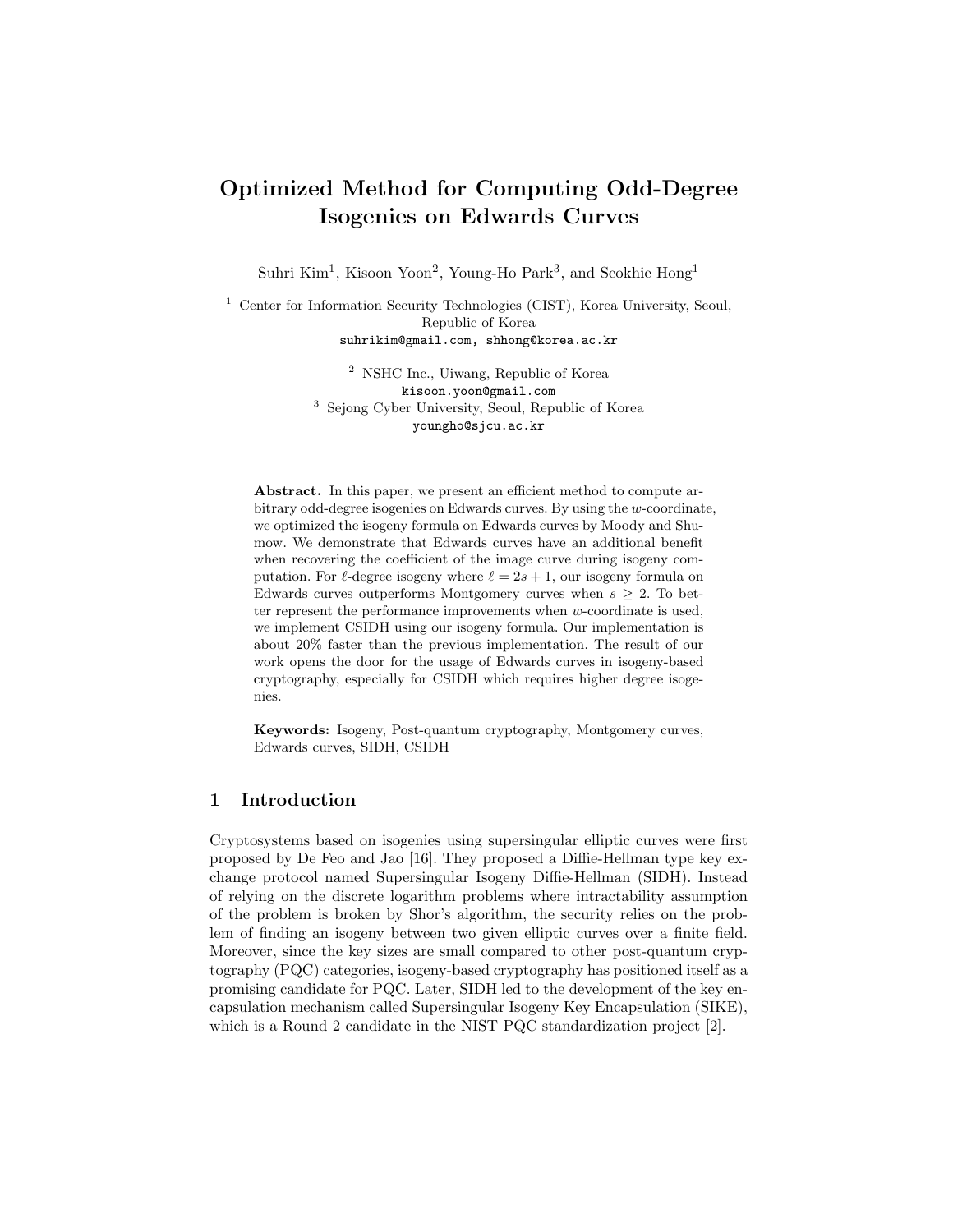Recently, De Feo et al. proposed the improvements to the CRS scheme in [12] and [23]. The CRS scheme was the first cryptosystem based on isogenies between ordinary curves. However, the scheme was highly inefficient and the use of ordinary curves makes the algorithm suffer from the subexponential attack proposed by [8]. The scheme proposed in [13] optimized the CRS scheme, although several minutes are still required for a single key exchange. Independent from [13], Castryck et al. proposed CSIDH (Commutative SIDH), which also adapted the CRS scheme, but applied it to supersingular elliptic curves [7]. Instead of working with supersingular elliptic curves over  $\mathbb{F}_{p^2}$  as in SIDH/SIKE, CSIDH works over  $\mathbb{F}_p$ . CSIDH is a non-interactive key exchange protocol having smaller key sizes than SIDH/SIKE.

Considering the implementation, isogeny-based cryptosystems involve complicating isogeny operations in addition to the standard elliptic curve arithmetic over a finite field. Regarding the isogeny operations, the degree of an isogeny used in the cryptosystem depends on the prime chosen for the scheme. For SIDH or SIKE, p is of the form  $p = \ell_A^{\varepsilon_A} \ell_B^{\varepsilon_B} f \pm 1$ , where  $\ell_A$  and  $\ell_B$  are coprime to each other. The  $\ell_A$  and  $\ell_B$  can be considered as the degree of isogenies dealt in the scheme. Since the complexity of computing isogenies increases as the degree increases, isogenies of degree 3- and 4- were mostly considered for implementing SIDH or SIKE. CSIDH exploits p of the form  $p = 4\ell_1\ell_2 \cdots \ell_n - 1$ , where  $\ell_i$  are odd-primes. Similarly, as  $\ell_i$  are degrees of isogenies used in the scheme, demands for odd-degree isogeny formulas have increased after the proposal of CSIDH. Regarding the elliptic curve arithmetic, it is important to select the form of elliptic curves that can provide efficient curve operations. Until recently, only Montgomery curves were used, as they offer fast computations on both components  $- i.e.$  isogeny computation and curve arithmetic. The state-of-the-art implementation proposed in [11] is also based on Montgomery curves.

Meanwhile, researches have extended to adopt other forms of elliptic curves that yield efficient arithmetic or isogeny computation. In [9], it was mentioned that due to the birationality between twisted Edwards curves and Montgomery curves, there might exist savings to be gained when twisted Edwards curves are used for SIDH/SIKE. The utilization of elliptic curve arithmetic on twisted Edwards curves was first proposed by Meyer et al. [20]. Their method uses twisted Edwards curves for elliptic curve arithmetic and Montgomery curves for isogeny computation. For isogenies on Edwards curves, optimized 3- and 4- isogeny formulas were first proposed in [17], in order to apply Edwards curves in isogenybased cryptosystems. In [19], they implemented CSIDH by using Montgomery curves for isogenies and twisted Edwards curves for recovering the coefficient of the image curve.

Currently, using Edwards curves for isogeny-based cryptosystems is not so promising. As Bos and Friedberger [5] have demonstrated, working with twisted Edwards curves does not provide faster elliptic curve arithmetic in the setting of SIDH or SIKE. The implementation results in [1] and [18] also show that Edwards curves do not result in faster performance. In short, Edwards curves for implementing SIDH or SIKE have one critical disadvantage – elliptic curve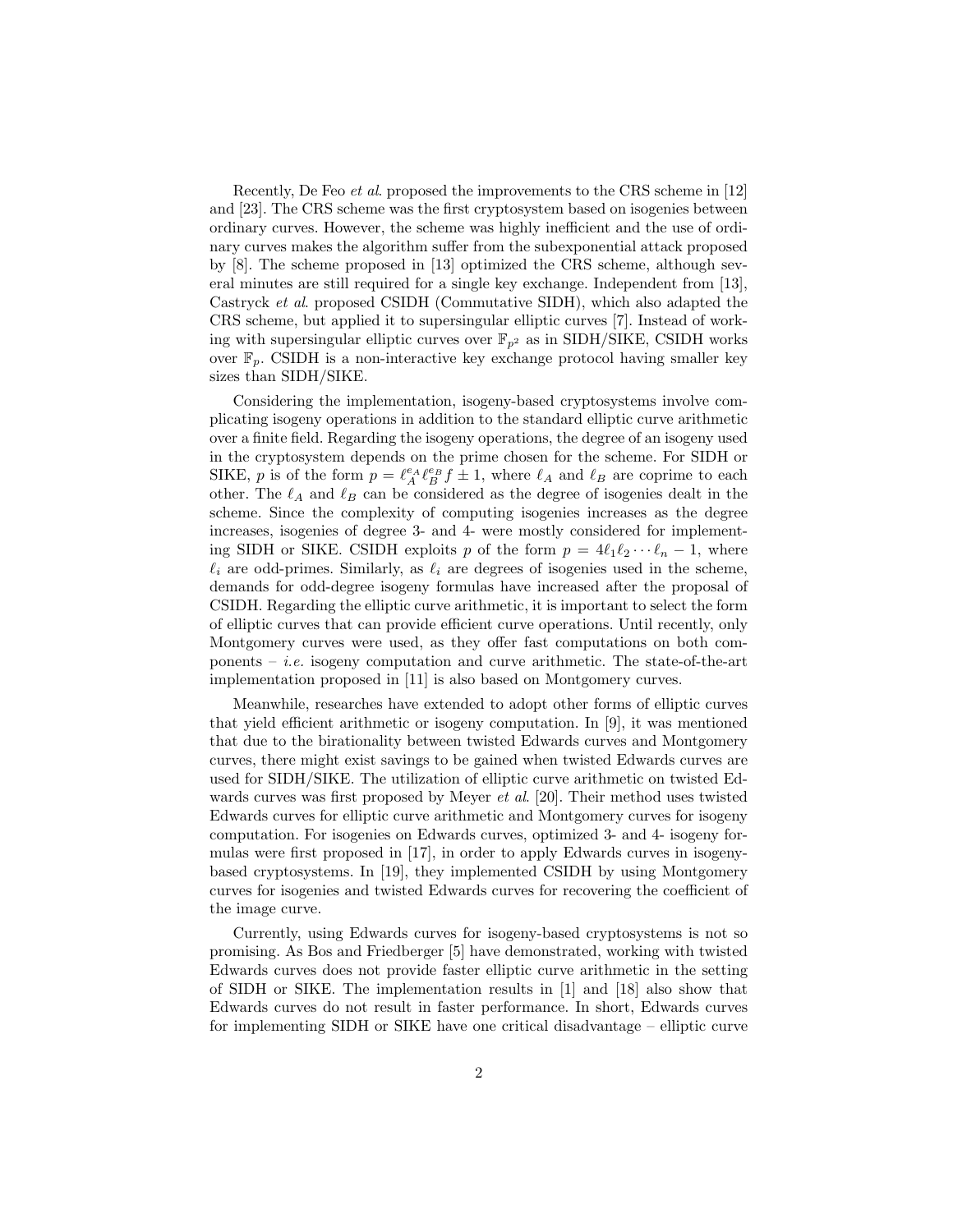arithmetic are slower on Edwards curves than on Montgomery curves in SIDH or SIKE settings. When it comes to CSIDH, the most painstaking part is to construct odd-degree isogenies. Although the motivation for the work in [9] is slightly different, the proposed odd-degree isogeny formula can naturally be applied in CSIDH when using Montgomery curves. The only generalized odd-degree isogeny formula on Edwards curves is the formula proposed by Moody and Shumow in [21]. Though, as stated in [19], the coordinate map of the formula is not as simple to compute as in [9].

However, there are still some aspects to optimize the odd-degree isogeny formula on Edwards curves. Until now, the optimization of isogenies on Edwards curves was only done for small degree isogenies. In [17] and [18], the 3- and 4- isogeny formula on Edwards curves were optimized by substituting the x-coordinate and curve coefficients of Moody and Shumow's formula to ycoordinates using division polynomials and curve equations. As the degree goes higher, optimizing Moody and Shumow's formula by using the method presented in [17] and [18] is cumbersome. Additional improvements can be achieved on a higher degree isogenies if different approaches are applied for the optimization.

The aim of this work is to construct efficient and generalized odd-degree isogenies on Edwards curves to be suitable for isogeny-based cryptosystems. The following list details the main contributions of this work.

- We exploit the w-coordinate proposed in [14] on Edwards curves. As mentioned above, the main disadvantage of using Y Z-coordinates for Edwards curves is that the elliptic curve arithmetic is slower than on Montgomery curves in SIDH or SIKE settings. However, the costs of doubling, tripling, and differential addition using projective w-coordinate are the same as on Montgomery curves, which motivates us to use the w-coordinate system on Edwards curves.
- $-$  We present the formula for computing odd-degree isogenies using the wcoordinate. By optimizing the isogeny formula proposed by Moody and Shumow, the computational cost of evaluating an  $\ell$ -isogeny is the same as on Montgomery curves. We also optimized the formula for obtaining the curve coefficient of the image curve. Our formula for computing the curve coefficient does not require additional points and has benefits over Montgomery curves when the degree is higher than 5. Derivations of our isogeny formula and computational cost are presented in Section 3, and analysis of our isogeny formula is presented in Section 4.
- $-$  We present the implementation result of CSIDH using Edwards  $w$ -coordinates. The result of our implementation is about 20% faster than the implementation proposed in [7], and 2% faster than the implementation presented in [19]. This result is natural as computing the coefficient of the image curve is more efficient on Edwards w-coordinate than Montgomery x-coordinate. Additionally, when computing elliptic curve arithmetic, the number of additions and subtractions decreases on w-coordinate Edwards curves compare to x-coordinate Montgomery curves. As the cost of elliptic curve arithmetic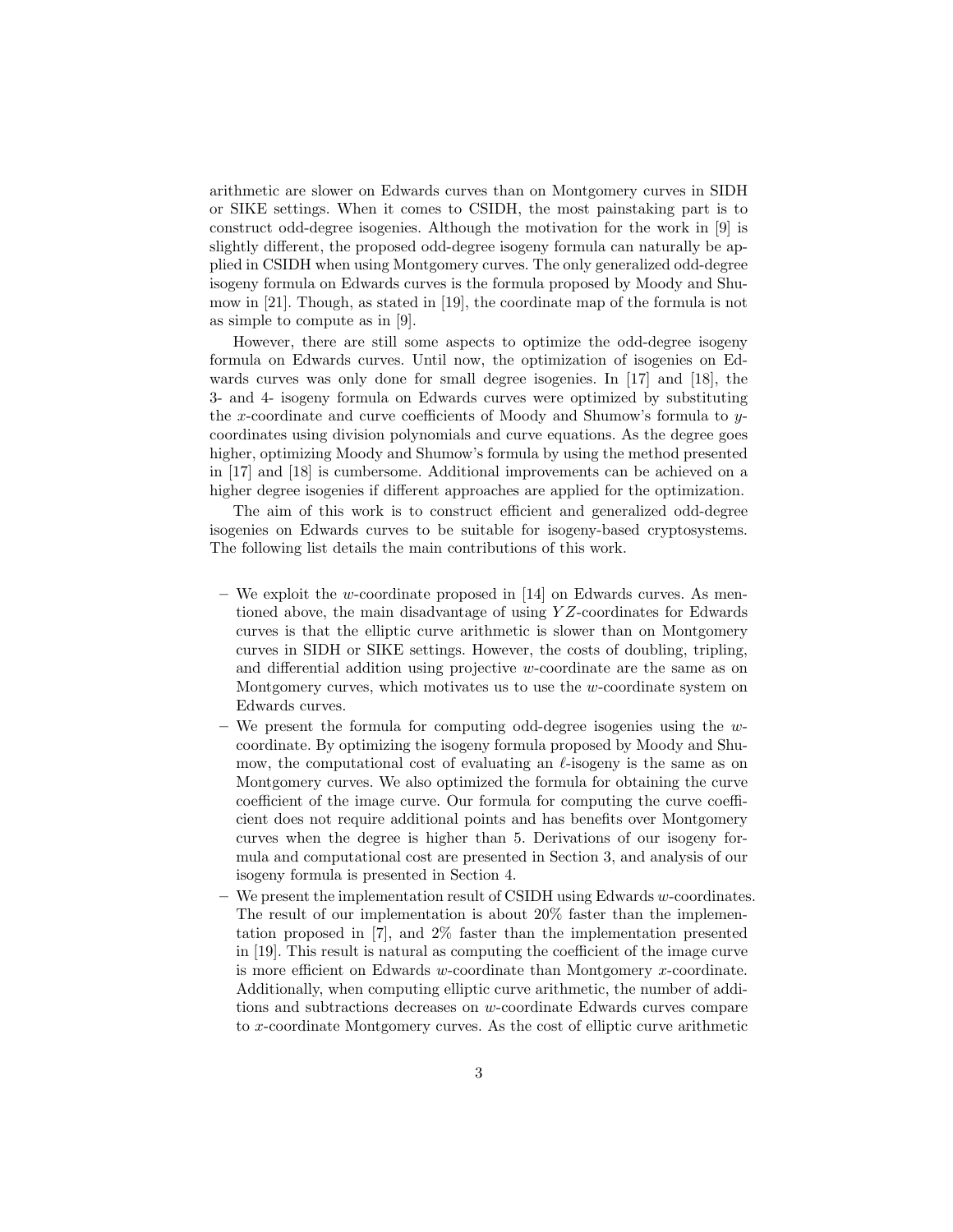is inevitable, the difference in the number of additions is accumulated and resulted in a faster speed than hybrid-CSIDH, proposed in [19].

This paper is organized as follows: In Section 2, we review on Edwards curves and their arithmetic using w-coordinates. Also, the description of the SIDH and CSIDH protocol are presented. In Section 3, we present our optimization of a generalized odd-degree isogeny formula on Edwards curves. The implementations result of CSIDH using Edwards w-coordinate is presented Section 4. We draw our conclusions and future work in Section 5.

## 2 Preliminaries

In this section, we provide the required background that will be used throughout the paper. First, we review the Edwards curves and their arithmetic using the w-coordinate. Then, we introduce the SIDH and CSIDH protocol to illustrate the required degree of an isogeny for each protocol.

#### 2.1 Edwards curves and their arithmetic

**Edwards curves** Edwards elliptic curves over  $K$  are defined by the equation,

$$
E_d: x^2 + y^2 = 1 + dx^2 y^2,
$$
\n(1)

where  $d \neq 0, 1$ . The  $E_d$  has singular points  $(1 : 0 : 0)$  and  $(0 : 1 : 0)$  at infinity. In Edwards curves, the point  $(0, 1)$  is the identity element, and the point  $(0, -1)$ has order two. The points  $(1,0)$  and  $(-1,0)$  have order four. The condition that  $E_d$  always has a rational point of order four restricts the use of elliptic curves in the Edwards model. Twisted Edwards curves are a generalization of Edwards curves proposed by Bernstein et al. in [3], to overcome such deficiency. Twisted Edwards curves are defined by the equation,

$$
E_{a,d}: ax^2 + y^2 = 1 + dx^2y^2,
$$
\n(2)

.

for distinct nonzero elements  $a, d \in K$  [3]. Clearly,  $E_{a,d}$  is isomorphic to an Edwards curve over  $K(\sqrt{a})$ . The *j*-invariant of Edwards curves is defined as  $j(E_d) = 16(1 + 14d + d^2)^3/d(1 - d)^4$ . For the same reason as in [11], we use projective curve coefficients on Edwards curves to avoid inversions when recovering the coefficient of the image curves. Let  $(C, D) \in \mathbb{P}^1(K)$  where  $C \in \overline{K}^\times$  such that  $d = D/C$ . Then  $E_d$  can be expressed as

$$
E_{C:D}: C x^2 + C y^2 = C + D x^2 y^2.
$$

Arithmetic on Edwards curves For points  $(x_1, y_1)$  and  $(x_2, y_2)$  on Edwards curves  $E_d$ , the addition of two points is defined as below, and doubling can be performed with exactly the same formula.

$$
(x_1, y_1) + (x_2, y_2) = \left(\frac{x_1y_2 + y_1x_2}{1 + dx_1x_2y_1y_2}, \frac{y_1y_2 - x_1x_2}{1 - dx_1x_2y_1y_2}\right)
$$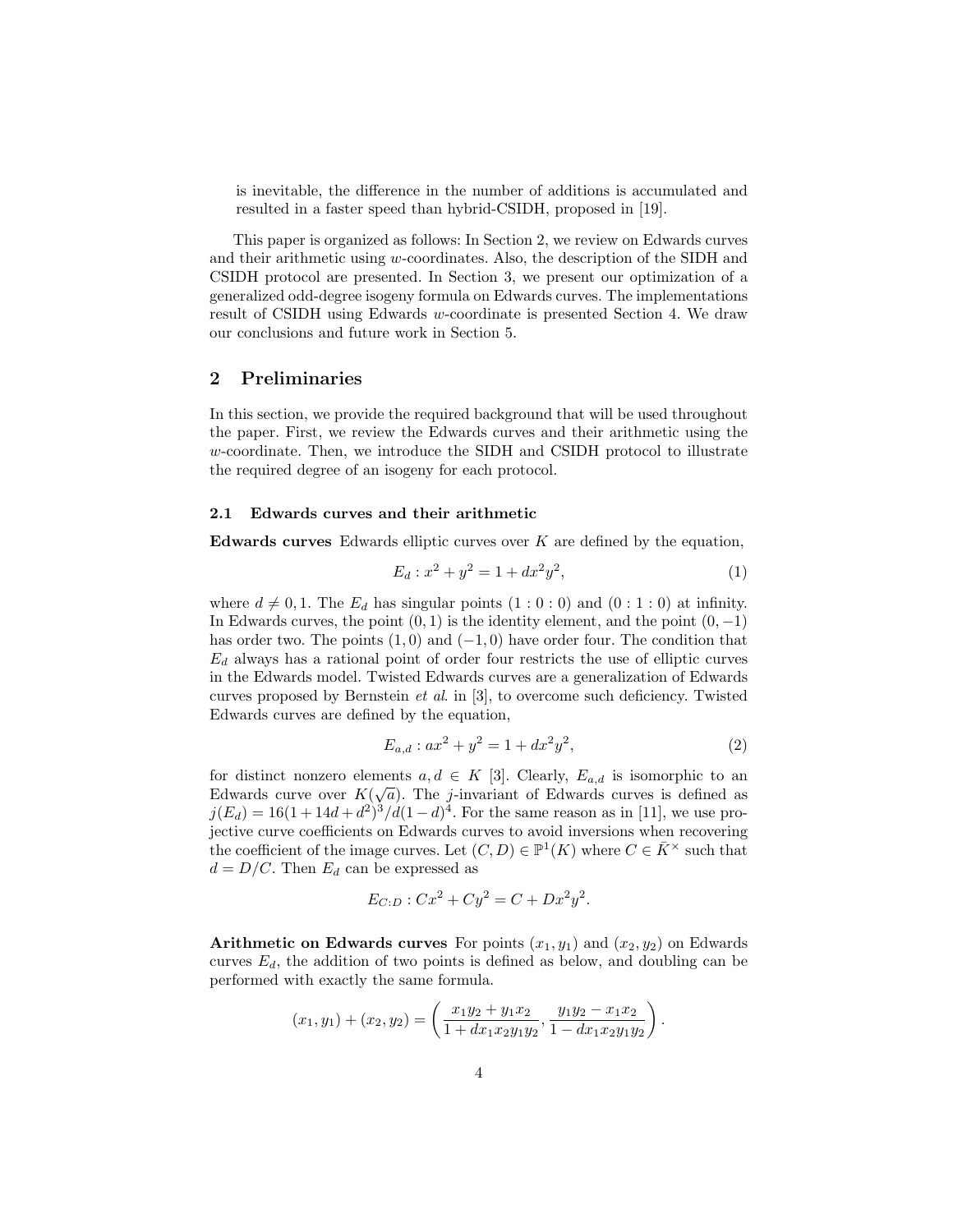Generally, projective coordinates  $(X:Y:Z) \in \mathbb{P}^2$  where  $x = X/Z$  and  $y =$  $Y/Z$  are used for the corresponding affine point  $(x, y)$  on  $E_d$  to avoid inversions during elliptic curve arithmetic. There are several coordinate systems relating to Edwards curves such as inverted coordinates  $(X:Y:Z)$  which represents the point  $(Z/X, Z/Y)$  on an Edwards curve or extended coordinates which uses  $(X:Y:Z:T)$  with  $XY=ZT$ , for an efficient computation [4,15].

#### 2.2 w-coordinate on Edwards curves

To evaluate the point addition efficiently, Farashahi and Hosseini proposed  $w$ coordinate system on Edwards curves, and we briefly introduce here [14]. In [14], they proposed the rational map w as  $w(x,y) = dx^2y^2$  or  $w(x,y) = x^2/y^2$  for points  $(x, y)$  on an Edwards curve and presented Montgomery-like formulas for elliptic curve arithmetic on Edwards curves. Although  $w(x, y) = dx^2y^2$  and  $w(x, y) = x^2/y^2$  are different rational functions, as they yield identical formula, we shall use the map  $w(x, y) = dx^2 y^2$  for the explanation.

Define the rational function w by  $w(x, y) = dx^2y^2$ . This function is well defined for all affine points on an Edwards curve. For  $P = (x, y)$  on an Edwards curve  $E_d$ ,  $-P = (-x, y)$  so that  $w(P) = w(-P)$ . Also,  $w(O) = 0$ . Let  $P_1 =$  $(x_1, y_1)$  and  $P_2 = (x_2, y_2)$  be the points on  $E_d$ . Let  $w_0 = w(2P_1), w_3 = w(P_1 +$  $P_2$ , and  $w_4 = w(P_1 - P_2)$ . The addition formula on Edwards curves gives

$$
x_3(1+dx_1x_2y_1y_2) = x_1y_2 + x_2y_1,
$$
  
\n
$$
x_4(1 - dx_1x_2y_1y_2) = x_1y_2 - x_2y_1,
$$
  
\n
$$
y_3(1 - dx_1x_2y_1y_2) = y_1y_2 - x_1x_2,
$$
  
\n
$$
y_4(1 + dx_1x_2y_1y_2) = y_1y_2 + x_1x_2,
$$

where  $P_1 + P_2 = (x_3, y_3)$  and  $P_1 - P_2 = (x_4, y_4)$ . By multiplying the above equations and squaring both sides we have,

$$
x_3^2y_3^2x_4^2y_4^2=\frac{(x_1^2y_2^2-x_2^2y_1^2)^2(y_1^2y_2^2-x_1^2x_2^2)^2}{(1-d^2x_1^2x_2^2y_1^2y_2^2)^4}.
$$

Multiplying both sides by  $d^2$  of the above equation, we obtained the differential addition formula as presented in [14]. In [14], the doubling and differential addition formulas are defined as,

$$
w_0 = \frac{4w_1((w_1+1)^2 - ew_1)}{(w_1^2-1)^2}, \qquad w_3w_4 = \frac{(w_1-w_2)^2}{(w_1w_2-1)^2}
$$

.

where  $e = 4/d$ . For the rest of the subsection, we analyze the computational cost of doubling, tripling, and differential additions in the setting of isogeny-based cryptosystems, using projective w-coordinates. The  $M$  and  $S$  refers to a field multiplication and squaring, respectively, and a and s refers to a field addition and subtraction, respectively. In the remainder of this paper, we shall consider  $WZ$ -coordinate as projective w-coordinates. As mentioned above, although we define  $w(x, y)$  as  $w(x, y) = dx^2y^2$ , computational costs are identical when  $w(x, y)$ is defined as  $w(x, y) = x^2/y^2$ . Note that these elliptic curve arithmetic form the building blocks when implementing isogeny-based cryptosystems.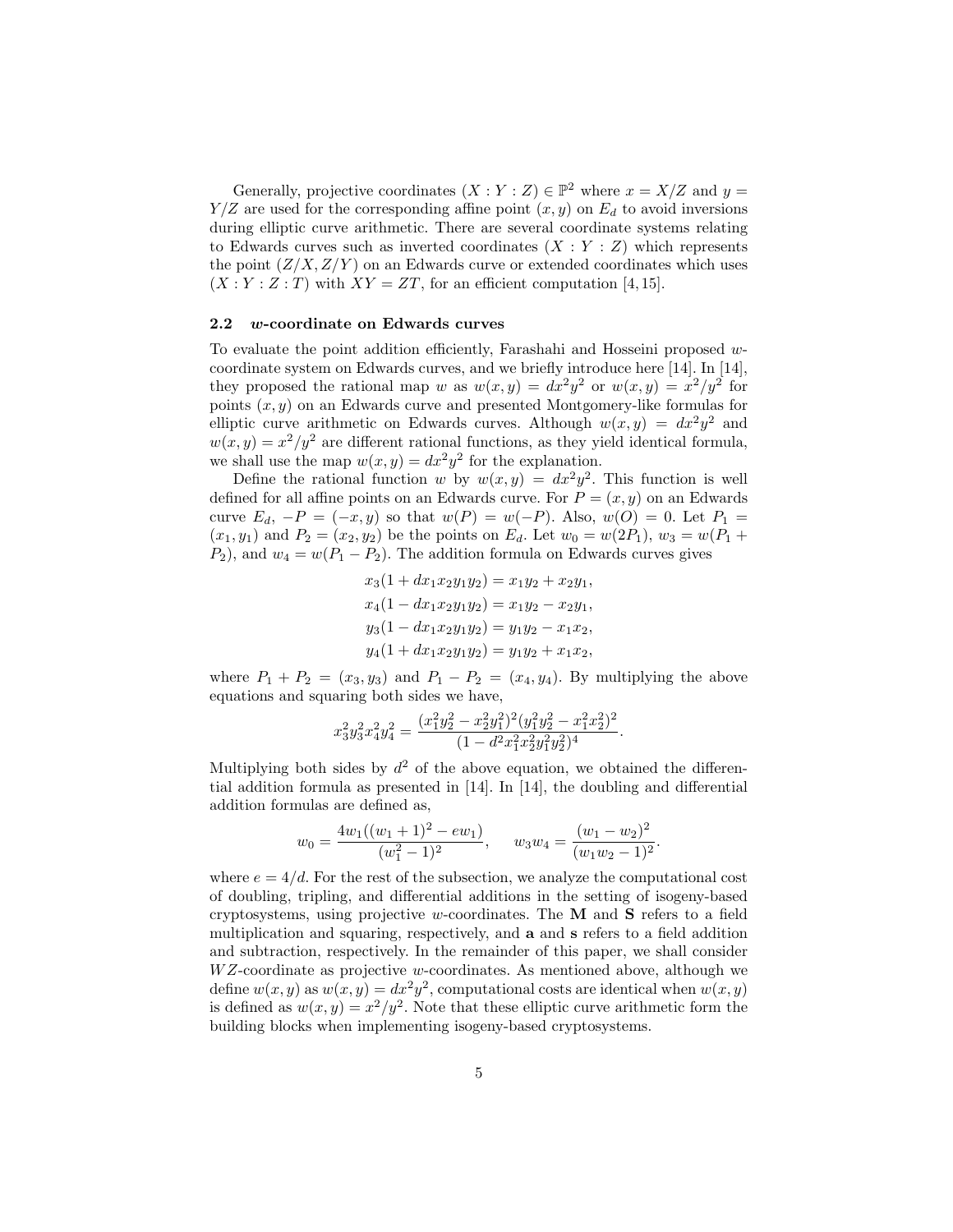**Doubling** Let  $P = (x, y)$  be a point on an Edwards curve  $E_d$  defined as in equation (1). Let  $d = D/C$ ,  $w = dx^2y^2$ , and  $w = W/Z$ . For  $P = (W : Z)$  in projective w-coordinates, the doubling of P gives  $[2]P = (W' : Z')$ , where W' and  $Z'$  are defined as

$$
W' = 4WZ(D(W + Z)2 - 4CWZ),
$$
  
\n
$$
Z' = D(W + Z)2(W - Z)2.
$$

The above equation can be computed as,

$$
t_0 = (W + Z)^2, \t t_1 = (W - Z)^2, \t t_2 = D \cdot t_0,
$$
  
\n
$$
Z' = t_2 \cdot t_1, \t t_0 = t_0 - t_1, \t t_1 = C \cdot t_0,
$$
  
\n
$$
W' = t_2 - t_1, \t W' = W' \cdot t_0.
$$

The computational cost is  $4M+2S$ .

**Tripling** For  $P = (W : Z)$  on an Edwards curve  $E_d$  represented in projective coordinates, the tripling of P gives  $[3]P = (W' : Z')$ , where W' and Z' are defined as

$$
W' = W(D(W^2 - Z^2)^2 - Z^2(4D(W + Z)^2 - 16CWZ))^2,
$$
  
\n
$$
Z' = Z(-D(W^2 - Z^2)^2 + W^2(4D(W + Z)^2 - 16CWZ))^2.
$$

The computational cost is 7M+5S.

Differential addition The differential addition is needed when computing the kernel for SIDH or CSIDH. For example, SIDH starts by computing  $R = [m]P +$  $[n]Q$  for chosen basis P and Q and a secret key  $(m, n)$ . Without loss of generality, we may assume that m is invertible, and compute  $R = P + [m^{-1}n]Q$ . This can be done by using the Montgomery ladder which requires computing differential additions as a subroutine.

Let  $P_1 = (W_1 : Z_1)$  and  $P_2 = (W_2 : Z_2)$  be the points on  $E_d$ . Let  $w_0 =$  $w(P_1 - P_2)$  and  $w_3 = w(P_1 + P_2)$ . Let  $w_0 = W_0/Z_0$  and  $w_3 = W_3/Z_3$ . Then,

$$
W_3 = Z_0 (W_1 Z_2 - W_2 Z_1)^2,
$$
  
\n
$$
Z_3 = W_0 (W_1 W_2 - Z_1 Z_2)^2.
$$

The computational cost of differential addition and doubling on Edwards curves is  $6M+4S$  using affine coordinates (SIDH/SIKE settings) and  $8M+4S$  using projective coordinates (CSIDH setting).

#### 2.3 Isogeny-based Cryptosystems

We recall the SIDH and CSIDH key exchange protocol proposed in [16] and [7]. For more information, please refer to [16] and [7] for SIDH and CSIDH, respectively. The notations used in this section will continue to be used throughout the paper.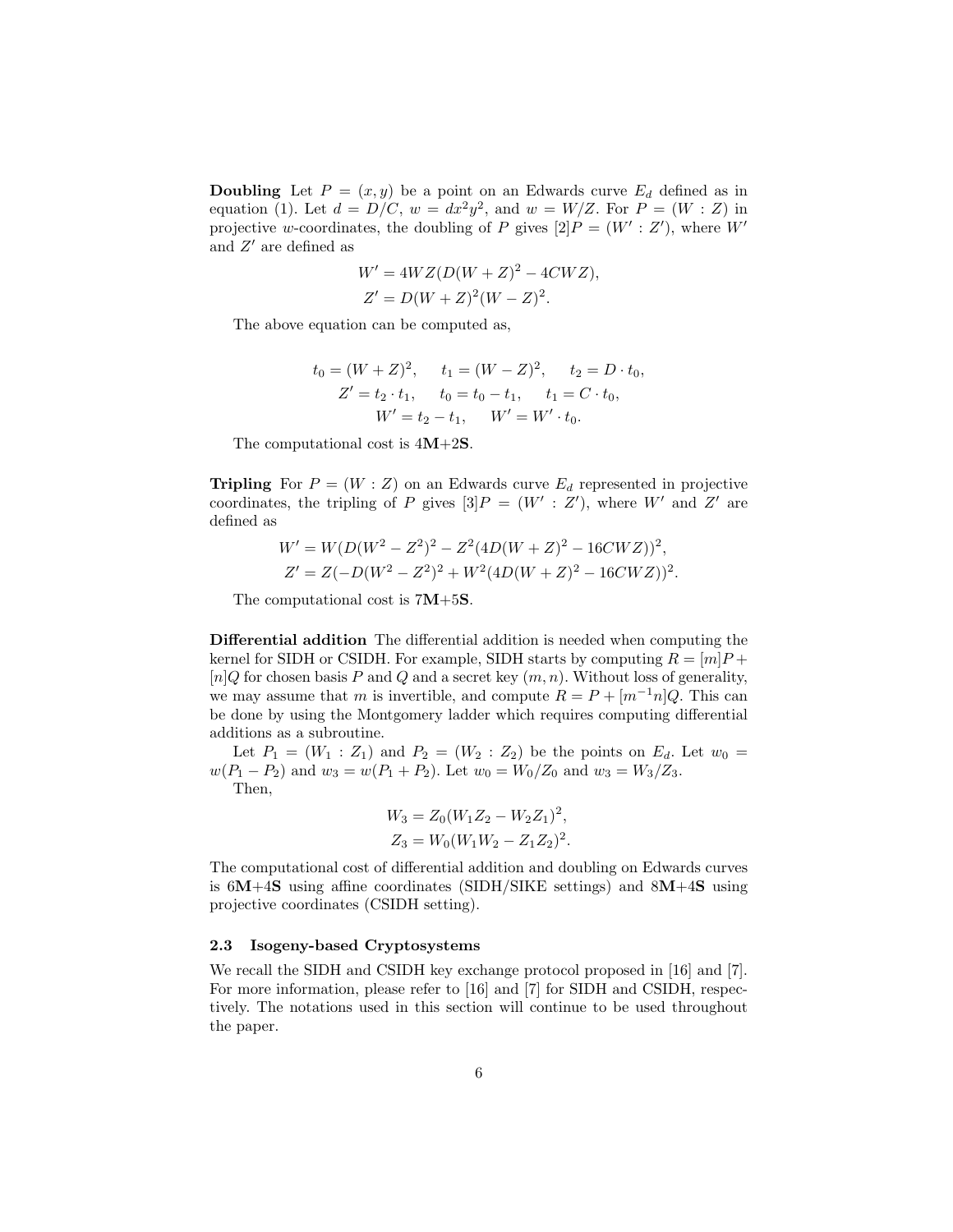**SIDH** protocol Fix two coprime numbers  $\ell_A$  and  $\ell_B$ . Let p be a prime of the form  $p = \ell_A^{\epsilon A} \ell_B^{\epsilon B} f \pm 1$  for some integer cofactor f, and  $\epsilon_A$  and  $\epsilon_B$  be positive integers such that  $\ell_A^{e_A} \approx \ell_B^{e_B}$ . Then we can easily construct a supersingular elliptic curve E over  $\mathbb{F}_{p^2}$  of order  $(\ell_A^e \ell_B^e f)^2$  [6]. We have full  $\ell^e$ -torsion subgroup on E over  $\mathbb{F}_{p^2}$  for  $\ell \in \{\ell_A, \ell_B\}$  and  $e \in \{e_A, e_B\}$ . Choose basis  $\{P_A, Q_A\}$  and  $\{P_B, Q_B\}$ for the  $\ell_A^{e_A}$ - and  $\ell_B^{e_B}$ -torsion subgroups, respectively.

Suppose Alice and Bob want to exchange a secret key. Let  $\{P_A, Q_A\}$  be the basis for Alice and  $\{P_B, Q_B\}$  be the basis for Bob. For key generation, Alice chooses random elements  $m_A, n_A \in \mathbb{Z}/\ell_A^{e_A} \mathbb{Z}$ , not both divisible by  $\ell_A$ , and computes the subgroup  $\langle R_A \rangle = \langle [m_A]P_A+[n_A]Q_A \rangle$ . Then using Velu's formula, Alice computes a curve  $E_A = E / \langle R_A \rangle$  and an isogeny  $\phi_A : E \to E_A$  of degree  $\ell_A^{e_A},$ where  $ker \phi_A = \langle R_A \rangle$ . Alice computes and sends  $(E_A, \phi_A(P_B), \phi_A(Q_B))$  to Bob. Bob repeats the same operation as Alice so that Alice receives  $(E_B, \phi_B(P_A), \phi_B(Q_A)).$ 

For the key establishment, Alice computes the subgroup  $\langle R'_A \rangle = \langle [m_A] \phi_B(P_A) + \phi_B(P_B) \rangle$  $[n_A]\phi_B(Q_A)\rangle$ . By using Velu's formula, Alice computes a curve  $E_{AB} = E_B/\langle R'_A \rangle$ . Bob repeats the same operation as Alice and computes a curve  $E_{BA} = E_A / \langle R_B' \rangle$ . The shared secret between Alice and Bob is the j-invariant of  $E_{AB}$ , i.e.  $j(E_{AB})$  =  $j(E_{BA})$ .

CSIDH protocol CSIDH uses commutative group action on supersingular elliptic curves defined over a finite field  $\mathbb{F}_p$ . Let  $\mathcal O$  be an imaginary quadratic order. Let  $\mathcal{E}\ell\ell_p(\mathcal{O})$  denote the set of elliptic curves defined over  $\mathbb{F}_p$  with the endomorphism ring  $\mathcal{O}$ . It is well-known that the class group  $Cl(\mathcal{O})$  acts freely and transitively on  $\mathcal{EU}_p(\mathcal{O})$ . We call the group action as CM-action and denote the action of an ideal class  $[\mathfrak{a}] \in Cl(\mathcal{O})$  on an elliptic curve  $E \in \mathcal{EU}_p(\mathcal{O})$  by  $[\mathfrak{a}]E$ .

Let  $p = 4\ell_1\ell_2 \cdots \ell_n - 1$  be a prime where  $\ell_1, \cdots, \ell_n$  are small distinct odd primes. Let E be a supersingular elliptic curve over  $\mathbb{F}_p$  such that  $\text{End}_p(E) = \mathbb{Z}[\pi],$ where  $\text{End}_p(E)$  is the endomorphism ring of E over  $\mathbb{F}_p$ . Note that  $\text{End}_p(E)$ is a commutative subring of the quaternion order  $End(E)$ . Then the trace of Frobenius is zero, hence  $E(\mathbb{F}_p) = p + 1$ . Since  $\pi^2 - 1 = 0 \mod l_i$ , the ideal  $l_i\mathcal{O}$ splits as  $\ell_i \mathcal{O} = \mathfrak{l}_i \overline{\mathfrak{l}_i}$ , where  $\mathfrak{l}_i = (\ell_i, \pi - 1)$  and  $\overline{\mathfrak{l}_i} = (\ell_i, \pi + 1)$ . The group action  $[\bar{\mathfrak{l}}_i]E$  (resp.  $[\bar{\mathfrak{l}}_i]E$ ) is computed via isogeny  $\phi_{\mathfrak{l}_i}$  (resp.  $\phi_{\bar{\mathfrak{l}}_i}$ ) over  $\mathbb{F}_p$  (resp.  $\mathbb{F}_{p^2}$ ) using Velu's formulas.

Suppose Alice and Bob want to exchange a secret key. Alice chooses a vector  $(e_1, \dots, e_n) \in \mathbb{Z}^n$ , where  $e_i \in [-m, m]$ , for a positive integer m. The vector represents an isogeny associated to the group action by the ideal class  $[\alpha]$  =  $[\mathfrak{l}_1^{e_1} \cdots \mathfrak{l}_n^{e_n}],$  where  $\mathfrak{l}_i = (\ell_i, \pi - 1)$ . Alice computes the public key  $E_A := [\mathfrak{a}]E$  and sends  $E_A$  to Bob. Bob repeats the similar operation with his secret ideal b and sends the public key  $E_B := [\mathfrak{b}]E$  to Alice. Upon receiving Bob's public key, Alice computes  $[a]E_B$  and Bob computes  $[b]E_A$ . Due to the commutativity,  $[a]E_B$  and  $[\mathfrak{b}]E_A$  are isomorphic to each other so that they can derive a shared secret value from the elliptic curves.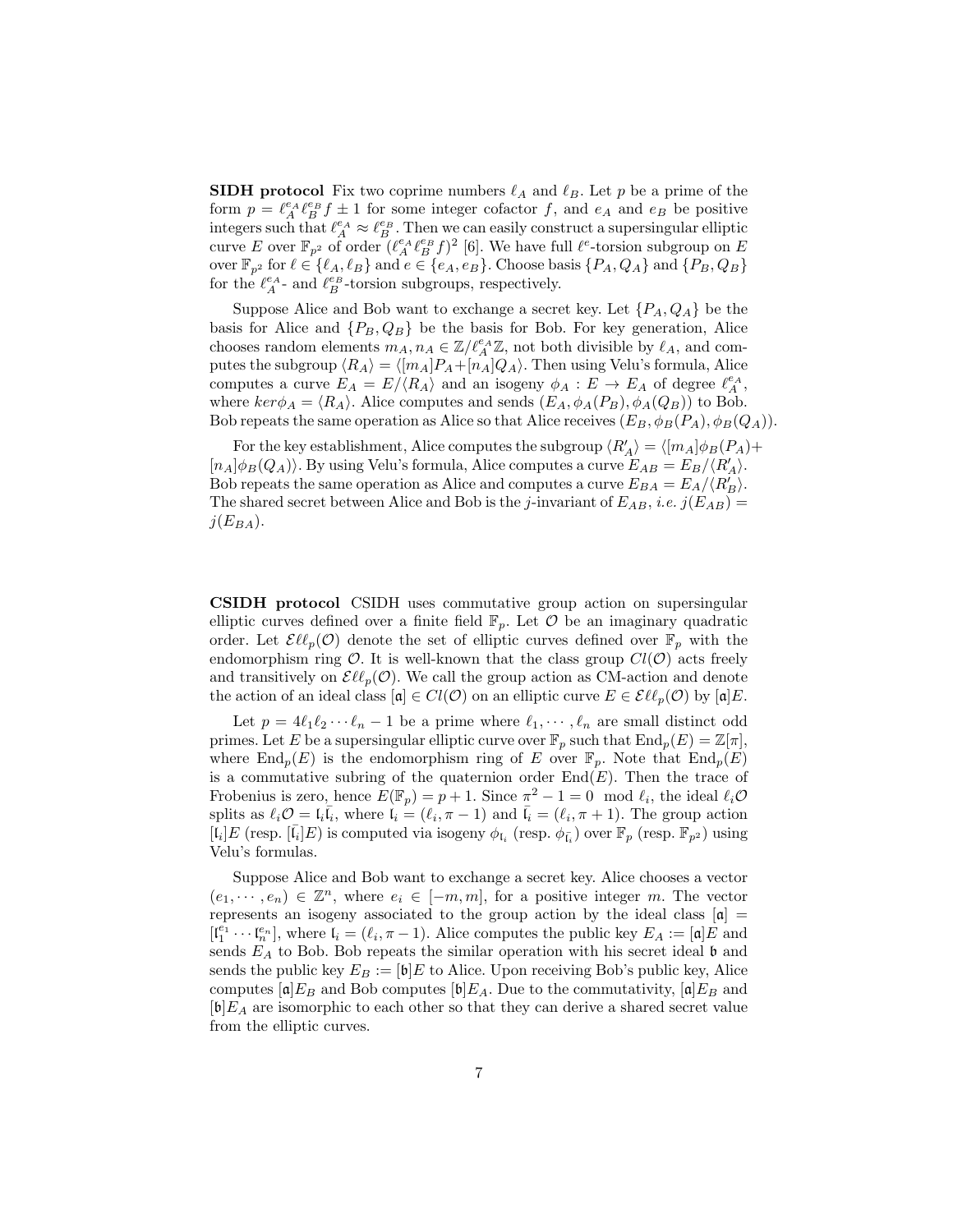## 3 Optimized odd-degree isogenies on Edwards curve

In this section, we present the optimized method for computing odd-degree isogenies on Edwards curves. We used the result of Moody and Shumow as a base formula and optimized it by using  $w$ -coordinates. We conclude that the structure of odd-degree isogenies on Edwards curves is similar to the coordinate map on Montgomery curves presented in [9].

### 3.1 Motivation

After the proposal of CSIDH, demands on a general formula for computing odd-degree isogenies have aroused. The prime p in CSIDH is of the form  $p =$  $4\ell_1\ell_2 \cdots \ell_n - 1$ , where  $\ell_i$  are small distinct odd primes. To implement CSIDH, isogeny of degree  $\ell_i$  is required for all  $i, 1 \leq i \leq n$ . The parameter CSIDH-512 presented in [7] uses  $n = 74$ , meaning that  $\ell_1, \ldots, \ell_{73}$  are the 73 smallest odd primes, and  $\ell_{74}$  is a smallest prime distinct from other primes that makes p a prime. Therefore, isogeny formulas of degrees up to at least 587 ( $=\ell_{74}$ ) are required. Although the motivation of the work in [9] is independent of CSIDH scheme, they presented an efficient and generalized odd-degree isogeny formula on Montgomery curves so that the formula can naturally be used for CSIDH. For Edwards curves, optimization of the Moody and Shumow's formula must be performed for the use in CSIDH and other isogeny-based cryptosystems.

Let G be a subgroup of the Edwards curve  $E_d$  with odd order  $\ell = 2s + 1$ , and points  $G = \{(0, 1), (\pm \alpha_1, \beta_1), ..., (\pm \alpha_s, \beta_s)\}\.$  Let  $\phi$  be an  $\ell$ -isogeny from  $E_d$ with kernel G. The  $\phi$  proposed by Moody and Shumow is given as follows, where  $B = \prod_{i=1}^{s} \beta_i$  [21].

$$
\phi(x,y) = \left(\frac{x}{B^2} \prod_{i=1}^s \frac{\beta_i^2 x^2 - \alpha_i^2 y^2}{1 - d^2 \alpha_i^2 \beta_i^2 x^2 y^2}, \frac{y}{B^2} \prod_{i=1}^s \frac{\beta_i^2 y^2 - \alpha_i^2 x^2}{1 - d^2 \alpha_i^2 \beta_i^2 x^2 y^2}\right) \tag{3}
$$

For optimizing 3-isogeny formula on Edwards curves, Kim et al. used the curve equation and the division polynomial to represent the x-coordinate and the curve coefficient in equation  $(3)$ , in terms of y-coordinate [17]. However, for higher degree isogenies, this optimization method is burdensome. On the other hand, the computational costs of elliptic curve arithmetic are the same for both curves when  $WZ$ -coordinate and  $XZ$ -coordinate are used for Edwards curves and Montgomery curves, respectively. This motivates us to optimize the odddegree isogeny on Edwards curves using the w-coordinate. For the rest of the section, we present an odd-degree isogeny formula on Edwards curves expressed in w-coordinate.

## 3.2 Proposed odd-degree isogeny formula

We first present the isogeny formula using the  $w$ -coordinate, where the rational function w is defined as  $w(x, y) = dx^2y^2$  for points  $(x, y)$  on  $E_d$ .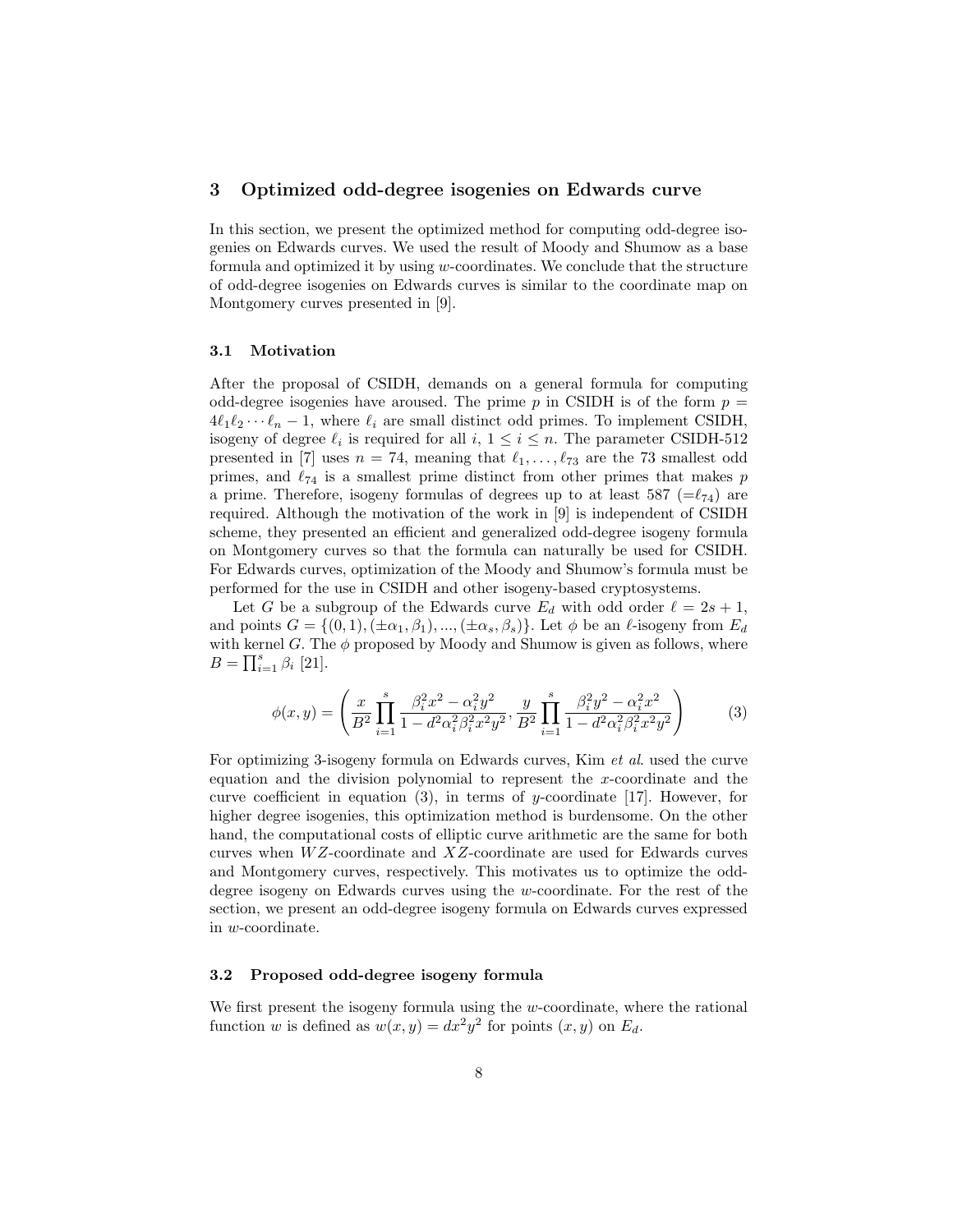**Theorem 1.** Let P be a point on the Edwards curve  $E_d$  of odd order  $\ell = 2s + 1$ . Let  $\langle P \rangle = \{(0,1),(\pm \alpha_1, \beta_1),\cdots,(\pm \alpha_s, \beta_s)\}\$ , where  $P = (\alpha_1, \beta_1)$ . Let  $w_i = d\alpha_i^2 \beta_i^2$ for  $1 \leq i \leq s$ , and  $w = w(Q)$ , where  $Q = (x, y) \in E_d$ . Then for  $\ell$ -isogeny  $\phi$  from  $E_d$  to  $E_{d'} = E_d / \langle P \rangle$  the evaluation of w,  $w(\phi)$ , is given by,

$$
w(\phi) = w \prod_{i=1}^{s} \frac{(w - w_i)^2}{(1 - ww_i)^2}.
$$
 (4)

Proof. The proof of Theorem 1 is as follows. From the formula proposed by Moody and Shumow,  $\phi$  is as in equation (3), where  $d' = B^8 d^{\ell}$  and  $B = \prod_{i=1}^s \beta_i$ [21]. In order to use the w-coordinate, we need to express the input and output of an isogeny function in terms of the w-coordinate. The points  $(x, y) \in E_d$  and  $(\alpha_i, \beta_i) \in E_d$  where  $1 \leq i \leq s$ , are expressed as  $w = dx^2 y^2$  and  $w_i = d\alpha_i^2 \beta_i^2$ , in w-coordinates, respectively. Let  $\phi(x, y) = (X, Y)$  be the image point. Then  $w(\phi(x,y)) = d'X^2Y^2$  so that,

$$
d'X^2Y^2 = B^8d^{\ell} \cdot \left(\frac{x}{B^2}\prod_{i=1}^s \frac{\beta_i^2x^2 - \alpha_i^2y^2}{1 - d^2\alpha_i^2\beta_i^2x^2y^2}\right)^2 \left(\frac{y}{B^2}\prod_{i=1}^s \frac{\beta_i^2y^2 - \alpha_i^2x^2}{1 - d^2\alpha_i^2\beta_i^2x^2y^2}\right)^2.
$$

The above equation can be simplified as follows.

$$
d'X^2Y^2 = B^8d^{\ell} \cdot \frac{x^2}{B^4} \frac{y^2}{B^4} \left( \prod_{i=1}^s \frac{\beta_i^2 x^2 - \alpha_i^2 y^2}{1 - d^2 \alpha_i^2 \beta_i^2 x^2 y^2} \cdot \frac{\beta_i^2 y^2 - \alpha_i^2 x^2}{1 - d^2 \alpha_i^2 \beta_i^2 x^2 y^2} \right)^2
$$
  
=  $dx^2y^2 \prod_{i=1}^s \left( \frac{d(\beta_i^2 x^2 - \alpha_i^2 y^2)(\beta_i^2 y^2 - \alpha_i^2 x^2)}{(1 - d^2 \alpha_i^2 \beta_i^2 x^2 y^2)^2} \right)^2$ .

Since  $w_i = d\alpha_i^2 \beta_i^2$  and  $w = dx^2 y^2$ , the denominator on the inside of the product in the above equation can be simplified as  $(1 - ww<sub>i</sub>)<sup>4</sup>$ , which gives,

$$
d'X^{2}Y^{2} = w \prod_{i=1}^{s} \frac{(d(\beta_{i}^{2}x^{2} - \alpha_{i}^{2}y^{2})(\beta_{i}^{2}y^{2} - \alpha_{i}^{2}x^{2}))^{2}}{(1 - ww_{i})^{4}}.
$$
\n(5)

Now, the numerator on the inside of the product of equation (5) can be simplified as follows.

$$
(d(\beta_i^2 x^2 - \alpha_i^2 y^2)(\beta_i^2 y^2 - \alpha_i^2 x^2))^2 = (d(x^2 y^2 \beta_i^4 - \alpha_i^2 \beta_i^2 x^4 - \alpha_i^2 \beta_i^2 y^4 + x^2 y^2 \alpha_i^4))^2
$$
  
= 
$$
(w(\alpha_i^4 + \beta_i^4) - w_i(x^4 + y^4))^2
$$
  
(6)

For further simplification of equation (6) we use the curve equation. Note that  $(\alpha_i, \beta_i)$  and  $(x, y)$  are on the Edwards curve  $E_d$ . Then,  $\alpha_i^2 + \beta_i^2 = 1 + w_i$  so that

$$
\alpha_i^4 + \beta_i^4 = (1 + w_i)^2 - 2\alpha_i^2 \beta_i^2
$$
  
=  $(1 + w_i)^2 - 2w_i/d$ .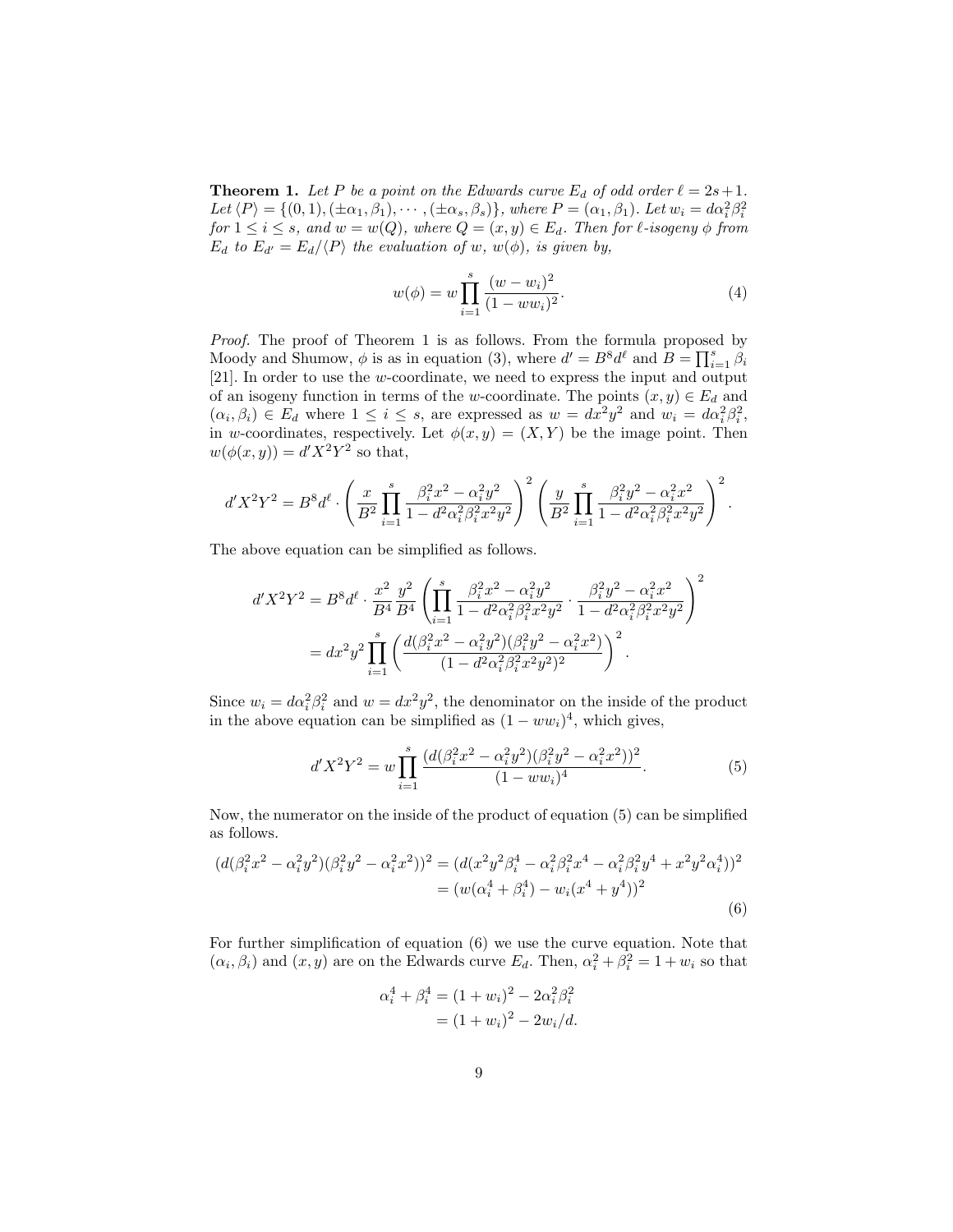Similarly for the point  $(x, y)$ , we have  $x^4 + y^4 = (1 + w)^2 - 2w/d$ . Substituting the result to equation (6), we have,

$$
\begin{aligned} (d(\beta_i^2 x^2 - \alpha_i^2 y^2)(\beta_i^2 y^2 - \alpha_i^2 x^2))^2 &= \left(w\left((1+w_i)^2 - \frac{2w_i}{d}\right) - w_i\left((1+w)^2 - \frac{2w}{d}\right)\right)^2 \\ &= ((w-w_i)(1 - w w_i))^2. \end{aligned}
$$

Now if we substitute the above equation to equation (5), we have

$$
d'X^{2}Y^{2} = w \prod_{i=1}^{s} \frac{((w - w_{i})(1 - ww_{i}))^{2}}{(1 - ww_{i})^{4}}
$$

$$
= w \prod_{i=1}^{s} \frac{(w - w_{i})^{2}}{(1 - ww_{i})^{2}}.
$$

which gives the desired result.  $\Box$ 

Theorem 1 shows that the evaluation of an isogeny on Edwards curves can be expressed in  $w$ -coordinate. Now, it remains to express the coefficient of the image curve in  $w$ -coordinates. From the formula proposed by Moody and Shumow, the curve coefficient d' of the image curve  $E_{d'}$  is  $d' = d^{\ell}B^8$  where  $B = \prod_{i=1}^{s} \beta_i$ . Since  $(\alpha_i, \beta_i)$  satisfies the curve equation,  $\alpha_i^2 = (1 - \beta_i^2)/(1 - d\beta_i^2)$  so that

$$
w_i = d\alpha_i^2 \beta_i^2
$$
  
=  $d\left(\frac{1 - \beta_i^2}{1 - d\beta_i^2}\right) \beta_i^2$ .

Solving the above equation for  $\beta_i^2$ , we can express the curve coefficient of the image curve in  $w$ -coordinate. However, direct change of  $d'$  to  $w$ -coordinate is computationally inefficient due to the square root computation. To solve this problem, we refer to the following theorem. Let  $P_i = (\alpha_i, \beta_i) \in \langle P \rangle$  for  $1 \le i \le s$ , where  $-P_i = (-\alpha_i, \beta_i)$ . We exploit the fact that the set of y-coordinates of  $[2]P_i$ where  $1 \leq i \leq s$ , is equal to the set of y-coordinates of  $P_j$ , where  $1 \leq j \leq s$ , up to permutations.

**Theorem 2.** The curve coefficient  $d'$  of the image curve  $E_{d'}$  in Theorem 1 is equal to

$$
d' = d^{\ell} \prod_{i=1}^{s} \frac{(w_i + 1)^8}{4^4}.
$$
 (7)

Proof. The proof of the Theorem 2 is as follows. From the formula proposed by Moody and Shumow,  $d' = d^{\ell} B^8$  where  $B = \prod_{i=1}^{s} \beta_i$ . In order to use w-coordinate system for isogeny computations, we also need to express  $d'$  in w-coordinate. As denoted above, converting  $\beta_i$  directly to w-coordinate is cumbersome. The idea is that doubling the kernel points also generates the same subgroup since we are only dealing with odd-degree isogenies.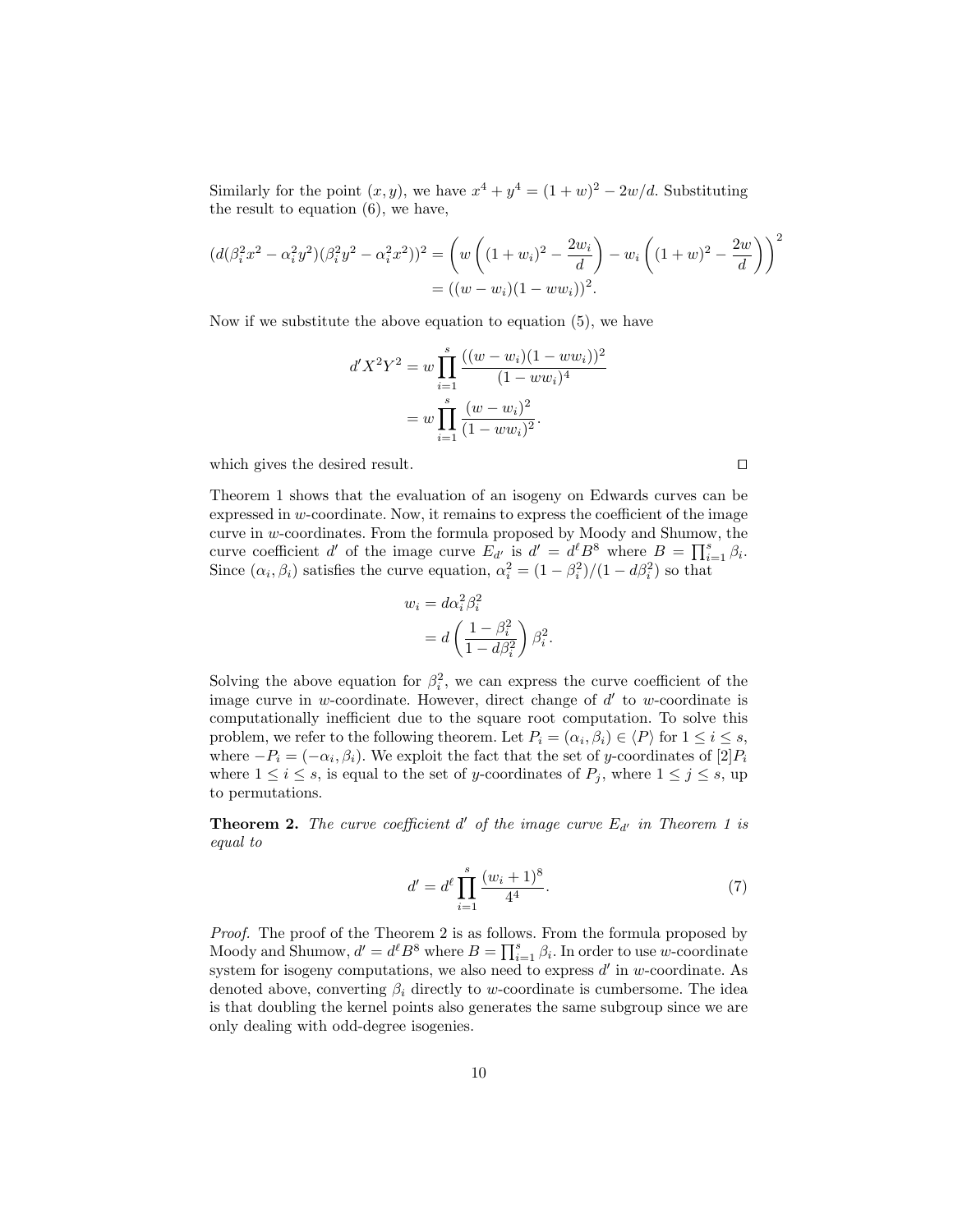Let  $P_i = (\alpha_i, \beta_i)$ . Instead of computing the square of the y-coordinate (or x-coordinate) of  $P_i$ , we shall compute the square of the y-coordinate (or xcoordinate) of  $[2]P_i$ . Note that since P is an  $\ell$ -torsion point where  $\ell = 2s +$ 1,  $[2]P_i = \pm P_j$  for some  $i, j \in \{1, ..., s\}$ . Then from the addition formula on Edwards curves, we have

$$
[2]P_i = \left(\frac{2\alpha_i\beta_i}{1 + d\alpha_i^2\beta_i^2}, \frac{\beta_i^2 - \alpha_i^2}{1 - d\alpha_i^2\beta_i^2}\right).
$$

Squaring the x-coordinate of  $[2]P_i$ , we have

$$
\left(\frac{2\alpha_i\beta_i}{1+d\alpha_i^2\beta_i^2}\right)^2 = \frac{4\alpha_i^2\beta_i^2}{(1+w_i)^2}
$$

$$
=\frac{4w_i/d}{(1+w_i)^2}
$$

Since  $w_i = d\alpha_i^2 \beta_i^2$ ,  $\beta_i^2 = w_i/d\alpha_i^2$ . Hence, by substituting the results, we have

$$
d' = d^{\ell} \prod_{i=1}^{s} \beta_i^8
$$

$$
= d^{\ell} \prod_{i=1}^{s} \frac{(w_i + 1)^8}{4^4}
$$

which gives the desired result.  $\Box$ 

#### 3.3 Alternate odd-degree isogeny formula

In this section, we present the isogeny formula by defining the rational function w as  $w(x,y) = x^2/y^2$  for a point  $(x, y)$  on  $E_d$ . As shown below, the cost of evaluating isogenies is the same as the case when  $w(x, y) = dx^2y^2$ . Formulas for computing the coefficient of the image curve are similar in both cases.

**Theorem 3.** Let P be a point on the Edwards curve  $E_d$  of odd order  $\ell = 2s + 1$ . Let  $\langle P \rangle = \{(0,1),(\pm \alpha_1, \beta_1),\cdots,(\pm \alpha_s, \beta_s)\}\$ , where  $P = (\alpha_1, \beta_1)$ . Let  $w_i = \alpha_i^2/\beta_i^2$ for  $1 \leq i \leq s$ . and  $w = w(Q)$ , where  $Q = (x, y) \in E_d$ . Then for  $\ell$ -isogeny  $\phi$  from  $E_d$  to  $E_{d'} = E_d / \langle P \rangle$  the evaluation of w,  $w(\phi)$ , is given by,

$$
w(\phi) = w \prod_{i=1}^{s} \frac{(w - w_i)^2}{(1 - ww_i)^2}
$$
 (8)

.

Proof. The proof of Theorem 3 is similar to the proof of Theorem 1. From the formula proposed by Moody and Shumow,  $\phi$  is given by equation (3). The points  $(x, y) \in E_d$  and  $(\alpha_i, \beta_i) \in E_d$ , where  $1 \leq i \leq s$ , are expressed as  $w = x^2/y^2$  and  $w_i = \alpha_i^2/\beta_i^2$  in w-coordinates, respectively. Let  $\phi(x, y) = (X, Y)$  be the image point. Then  $\phi(x, y)$  can be expressed in w-coordinate as,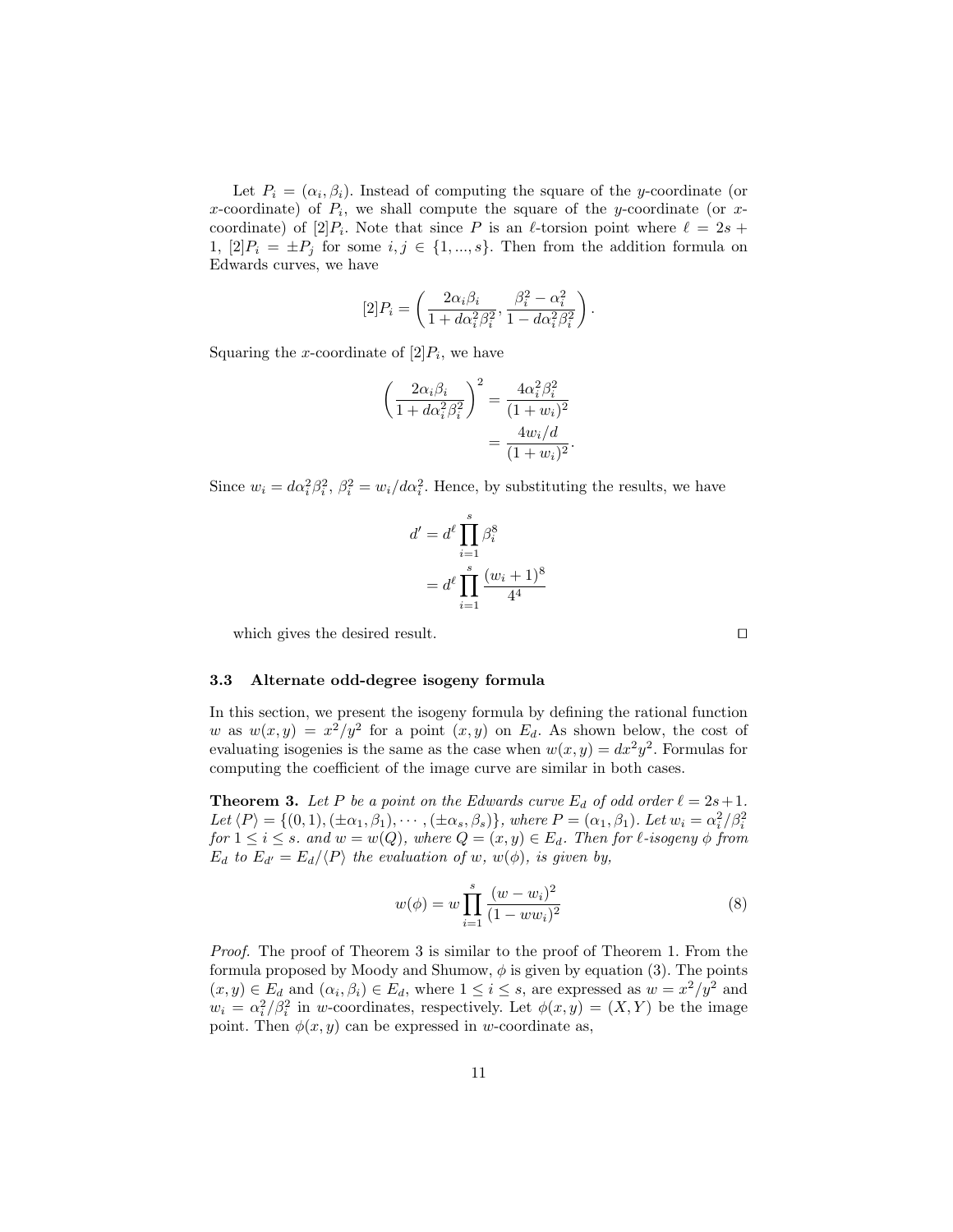$$
w(\phi)=\frac{X^2}{Y^2}=\frac{x^2}{y^2}\prod_{i=1}^s\frac{(\beta_i^2x^2-\alpha_i^2y^2)^2}{(\beta_i^2y^2-\alpha_i^2x^2)^2}.
$$

Simplifying the equation and expressing in w-coordinate, we obtain  $\phi(w)$  as in equation  $(8)$ .

To obtain the coefficient of the image curve, we refer to the following theorem.

**Theorem 4.** The curve coefficient  $d'$  of the image curve  $E_{d'}$  in Theorem 1 is equal to

$$
d' = d^{\ell} \prod_{i=1}^{s} \frac{4^4}{(w_i + 1)^8}.
$$
 (9)

.

*Proof.* Let  $P_i = (\alpha_i, \beta_i)$  be the point of the kernel. Similar to the proof of the Theorem 2, the Theorem 4 exploits the square of the x-coordinate of  $[2]P_i$ . From the addition formula on Edwards curves, we have

$$
[2]P_i = \left(\frac{2\alpha_i\beta_i}{1 + d\alpha_i^2\beta_i^2}, \frac{\beta_i^2 - \alpha_i^2}{1 - d\alpha_i^2\beta_i^2}\right)
$$

Squaring the x-coordinate of  $[2]P_i$  and dividing both the denominator and numerator by  $\beta_i^4$ , we have,

$$
\frac{4\alpha_i^2 \beta_i^2}{(1 + d\alpha_i^2 \beta_i^2)^2} = \frac{4\alpha_i^2 \beta_i^2}{(\alpha_i^2 + \beta_i^2)^2}
$$

$$
= \frac{4w_i}{(1 + w_i)^2}.
$$

Now, since  $w_i = \alpha_i^2/\beta_i^2$ ,  $\beta_i^2 = \alpha_i^2/w_i$  so that

$$
d' = d^{\ell} \prod_{i=1}^{s} \beta_i^8
$$
  
= 
$$
d^{\ell} \prod_{i=1}^{s} \left(\frac{\alpha_i^2}{w_i}\right)^4
$$
  
= 
$$
d^{\ell} \prod_{i=1}^{s} \frac{4^4}{(w_i+1)^8}
$$

which gives the desired result.  $\Box$ 

4 Implementation

In this section, we provide the performance result of our odd-degree isogeny formula by applying to CSIDH. We first compare the computational costs between Montgomery curves and Edwards curves. We then show the performance result of CSIDH when w-coordinate is used.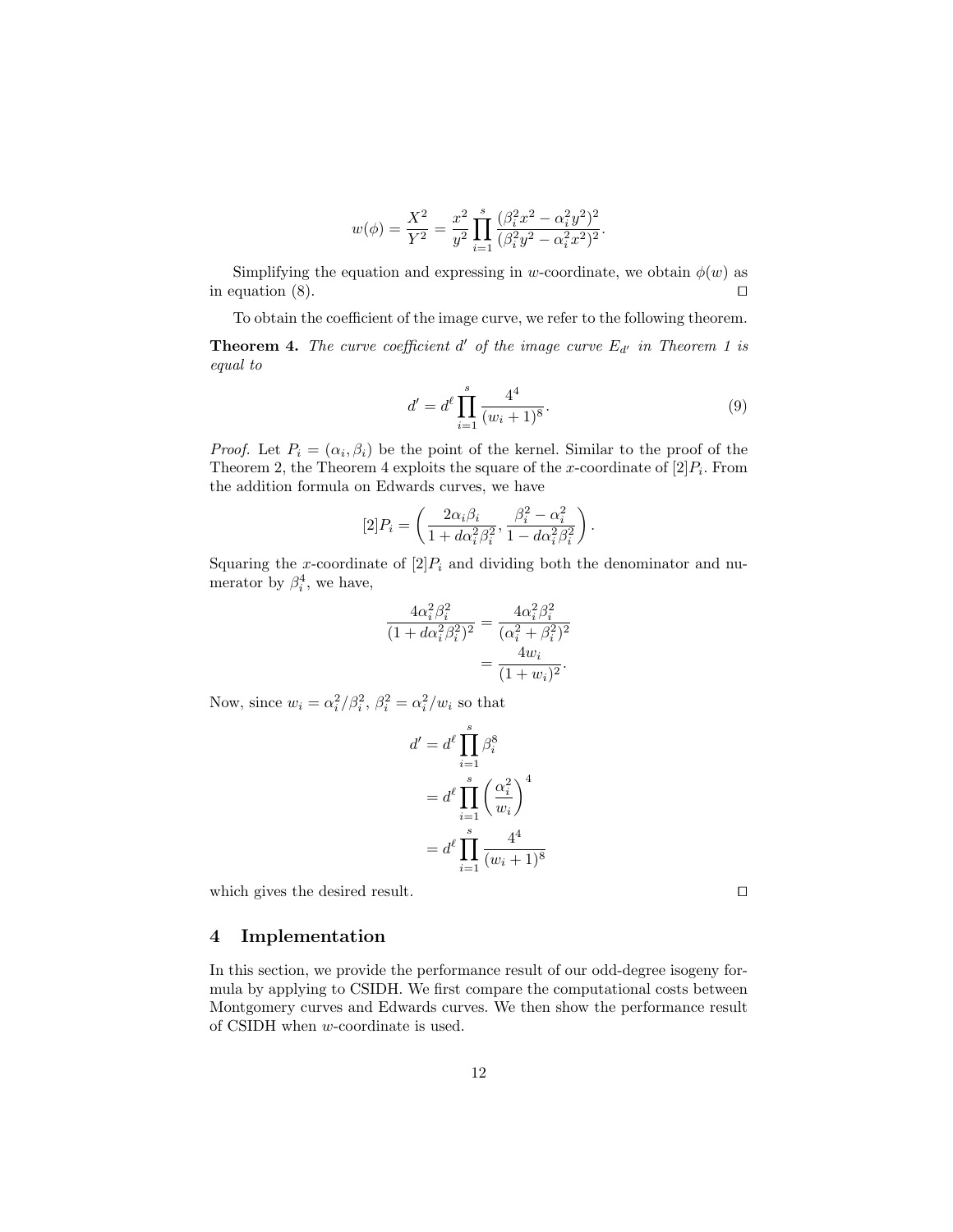#### 4.1 Computational costs

To evaluate the computational costs of the proposed formula, we first projectivize the function into  $\mathbb{P}^1$  to avoid inversions. Since both rational maps induce the similar formula, we shall explain this section by defining the rational map as  $w(x,y) = x^2/y^2$  for points  $(x, y)$  on Edwards curves. Thus, for  $(\alpha_i, \beta_i) \in E_d$ ,  $(W_i : Z_i) = (w_i : 1)$  for  $i = 1, ..., s$  where  $w_i = \alpha_i^2/\beta_i^2$ . Let  $\phi$  be a degree  $\ell$ isogeny from  $E_d$  to  $E_{d'}$ . For additional input point  $(W : Z)$  on the curve  $E_d$ , the output is expressed as  $(W' : Z')$  where  $(W' : Z') = \phi(W : Z)$ . Then,

$$
W' = W \cdot \prod_{i=1}^{s} (WZ_i - ZW_i)^2,
$$
  

$$
Z' = Z \cdot \prod_{i=1}^{s} (WW_i - ZZ_i)^2.
$$

Let  $F_i = (W - Z)(W_i + Z_i)$  and  $G_i = (W + Z)(W_i - Z_i)$ . Then the above equation can be rewritten as,

$$
W' = W \cdot \prod_{i=1}^{s} (F_i - G_i)^2,
$$
  

$$
Z' = Z \cdot \prod_{i=1}^{s} (F_i + G_i)^2.
$$

Therefore, computation of  $(WZ_i - ZW_i)$  and  $(WW_i - ZZ_i)$  cost 2M+6a. For  $\ell = 2s + 1$ -isogeny, evaluation of an isogeny costs  $(4s)M+2S$ . To compute the curve coefficients, let  $d = D/C$ . Then we have,

$$
D' = D^{\ell} \cdot \prod_{i=1}^{s} (2Z_i)^8,
$$
  

$$
C' = C^{\ell} \cdot \prod_{i=1}^{s} (W_i + Z_i)^8,
$$

where  $d' = D'/C'$ . Concluding the section, Table 1 presents the computational costs of evaluation of an isogeny as well as curve coefficient for degree  $\ell \in \{3, 5, 7, 9\}.$ 

As shown in Table 1, the computational costs of evaluating isogenies are identical on both curves. In Table 1, we used the 2-torsion method for Montgomery curves to analyze the computational costs of computing the coefficients. In [9], instead of directly computing the curve coefficients, they exploit the fact that pushing 2-torsion points through an odd-degree isogeny preserves their order on the image curve. When the image of the 2-torsion point is obtained, the curve coefficient of the image curve can be recovered in 2S+5a. For the details of the method, please refer to [10].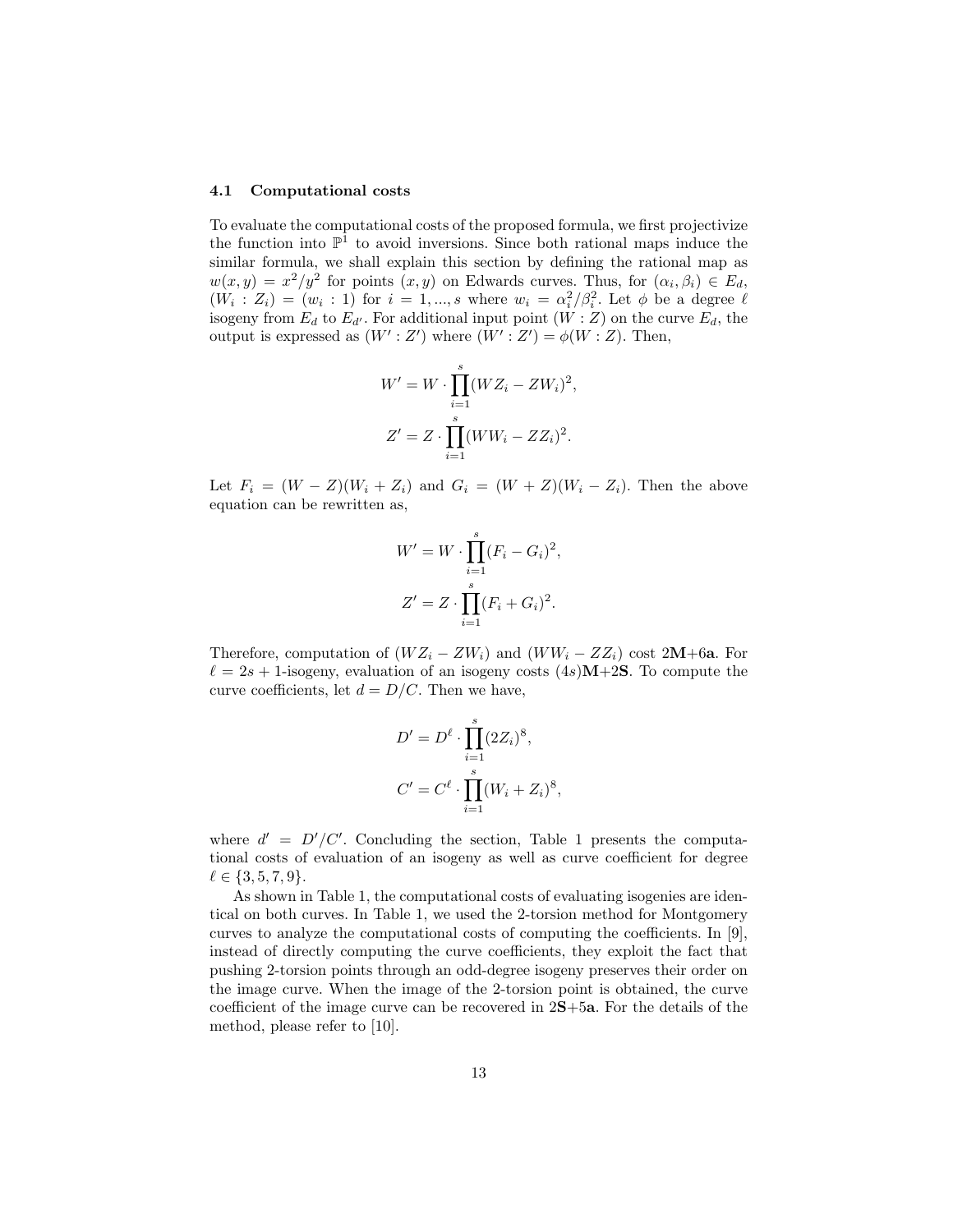Table 1: Computational costs of isogenies of degree 3, 5, 7, and 9 on Montgomery cures and Edwards curves. For computing the curve coefficients on Montgomery curve, the 2-torsion method is used, and the table presents the combined computational cost of evaluating image of the 2-torsion point  $((4s)M+2S)$  and recovering curve coefficient  $(2S)$ ).

|                | Evaluation |                        | Curve coefficient |                        |
|----------------|------------|------------------------|-------------------|------------------------|
|                | Montgomery | Edwards<br>(This Work) | Montgomery        | Edwards<br>(This Work) |
| 3              |            | $4M+2S+6a$             | $2M+3S$           | $4M + 6S + 8a$         |
| $\overline{5}$ |            | $8M + 2S + 10a$        | $8M+4S+5a$        | $6M + 6S + 8a$         |
|                |            | $12M+2S+14a$           | $12M+4S+5a$       | $8M + 6S + 8a$         |
| 9              |            | $16M + 2S + 18a$       | $16M+4S+5a$       | $10M + 6S + 8a$        |

Since an additional 2-torsion point is evaluated, the computational cost of recovering the curve coefficient of the image curve is equal to  $(4s)M+4S$ , where  $(4s)$ M+2S is for isogeny evaluation and 2S is for recovering from image points. One drawback of the 2-torsion method is that the additional 2-torsion point must be evaluated to recover the curve coefficient. Therefore, the computational cost of obtaining the curve coefficient of the image curve increases as the degree of isogeny increases. Although this is also the case on Edwards curves, an additional 2-torsion point is not required for Edwards curves.

For Montgomery curves, curve coefficients can also be recovered using the xcoordinates of points and the x-coordinate of their differences – *i.e.*  $x$ -coordinates of the points P, Q, and  $Q - P$  on a Montgomery curve [9]. We shall call this method as get a from diff method. Recovering the curve coefficient using this method costs 8M+5S+11a and the cost does not increase even if the degree of isogeny increases. In SIDH/SIKE settings, the points  $P, Q$ , and  $Q - P$  can be seen as a public key  $(P_A, Q_A, P_A - Q_A)$  (or  $(P_B, Q_B, P_B - Q_B)$ ) on Bob's side) and are evaluated for each iteration for efficient ladder computations. Therefore, get a from diff method are more efficient in SIDH than the 2-torsion method.

Figure 1 depicts the difference in the computational cost of recovering the curve coefficient between Montgomery curves and Edwards curves. The horizontal axis represents the degree of an isogeny and vertical axis represents the number of multiplication used for the computation. The blue line indicates the computational cost on Montgomery curves and the orange line indicates the computational cost on Edwards curves. We considered 1S as 0.8M. Note that when  $WZ$ -coordinate is used for Edwards curves and  $XZ$ -coordinate is used for Montgomery curves, the difference in the performance purely lies on the cost of recovering the coefficients of the image curve, because the costs of all the remaining operations are the same. As shown in Figure 1.(a), when the 2-torsion method is used on Montgomery curves, Edwards curves become more efficient as the degree of isogeny increases. On the other hand, as shown in Figure 1.(b), when get a from diff method is used for Montgomery curves, Montgomery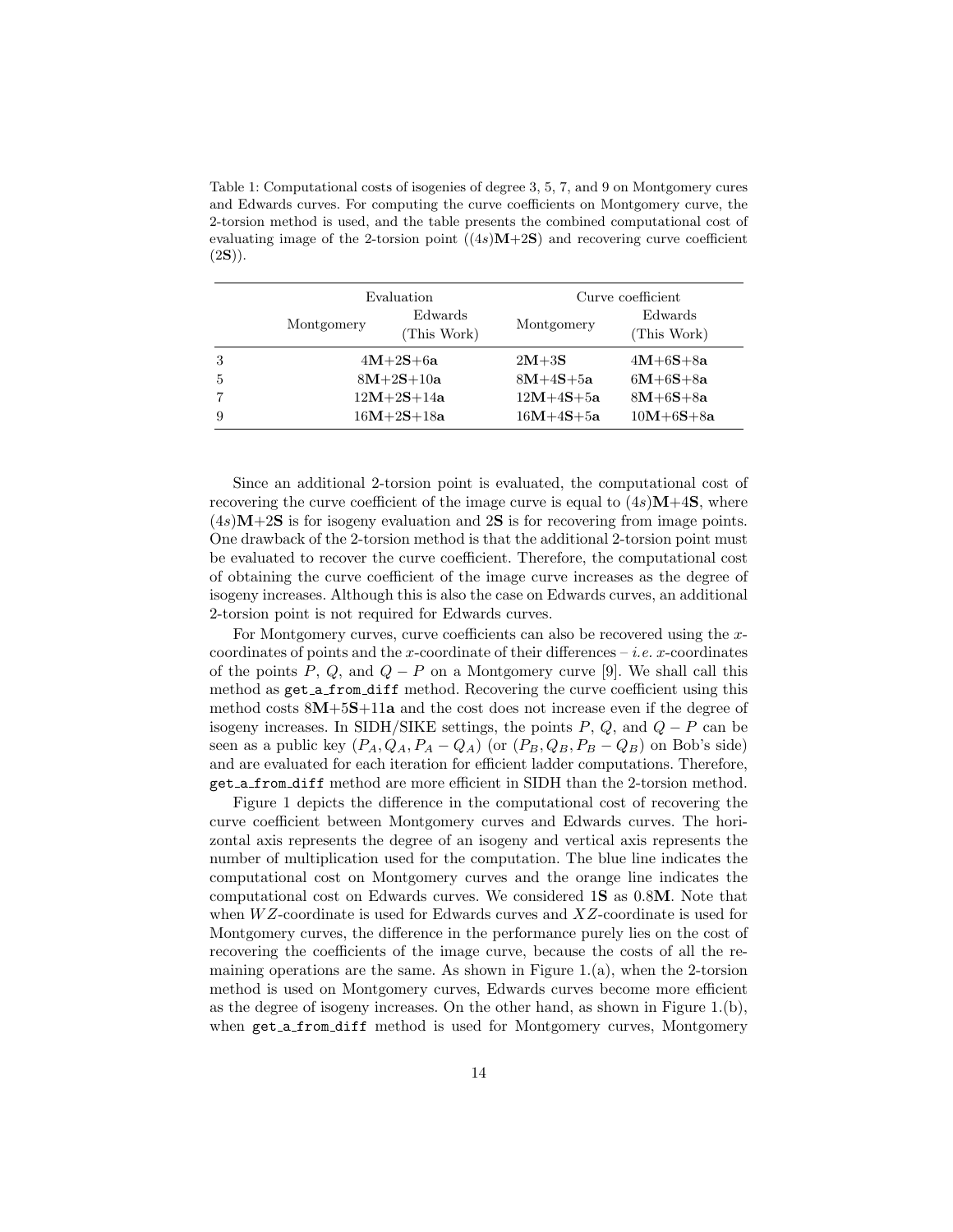curves become more efficient as the degree of isogeny increases. More concretely, Montgomery curves are preferred in SIDH/SIKE settings and are more efficient than Edwards curves for  $s \geq 3$ . In CSIDH setting, the points P, Q, and  $Q - P$ are not evaluated so that the 2-torsion method is used for Montgomery curves. Hence Edwards curves are preferred and are more efficient than Montgomery curves in CSIDH for  $s \geq 2$ .



Fig. 1: (a) Computational costs of recovering the curve coefficient of the image curve when the 2-torsion method is used for Montgomery curves. (b) Computational costs of recovering the curve coefficient of the image curve when get a from diff method is used for Montgomery curves.

#### 4.2 Implementation result of CSIDH using w-coordinate

To evaluate the performance, the algorithms are implemented in C language. All cycle counts were obtained on one core of an Intel Core i7-6700 (Skylake) at 3.40 GHz, running Ubuntu 16.04 LTS. For compilation, we used GNU GCC version 5.4.0. Before we present the implementation result, we briefly introduce the hybrid-CSIDH proposed by Meyer et al., in order to better explain the results [19].

Hybrid-CSIDH In [19], Meyer et al. proposed hybrid implementation of CSIDH which uses Montgomery curves for elliptic curve arithmetic and isogeny computation, and twisted Edwards curves for computing the coefficients of the image curves. As stated above, computing the image curve is not as straightforward as for the point evaluations on Montgomery curves [9]. However, as presented in [21], computing the image curve is much simpler on twisted Edwards curves. Hence, in [19] by using the fact that conversion between two models costs only two additions, they transformed Montgomery curve to corresponding twisted Edwards curve and computed the image curve and transformed back to Montgomery curve.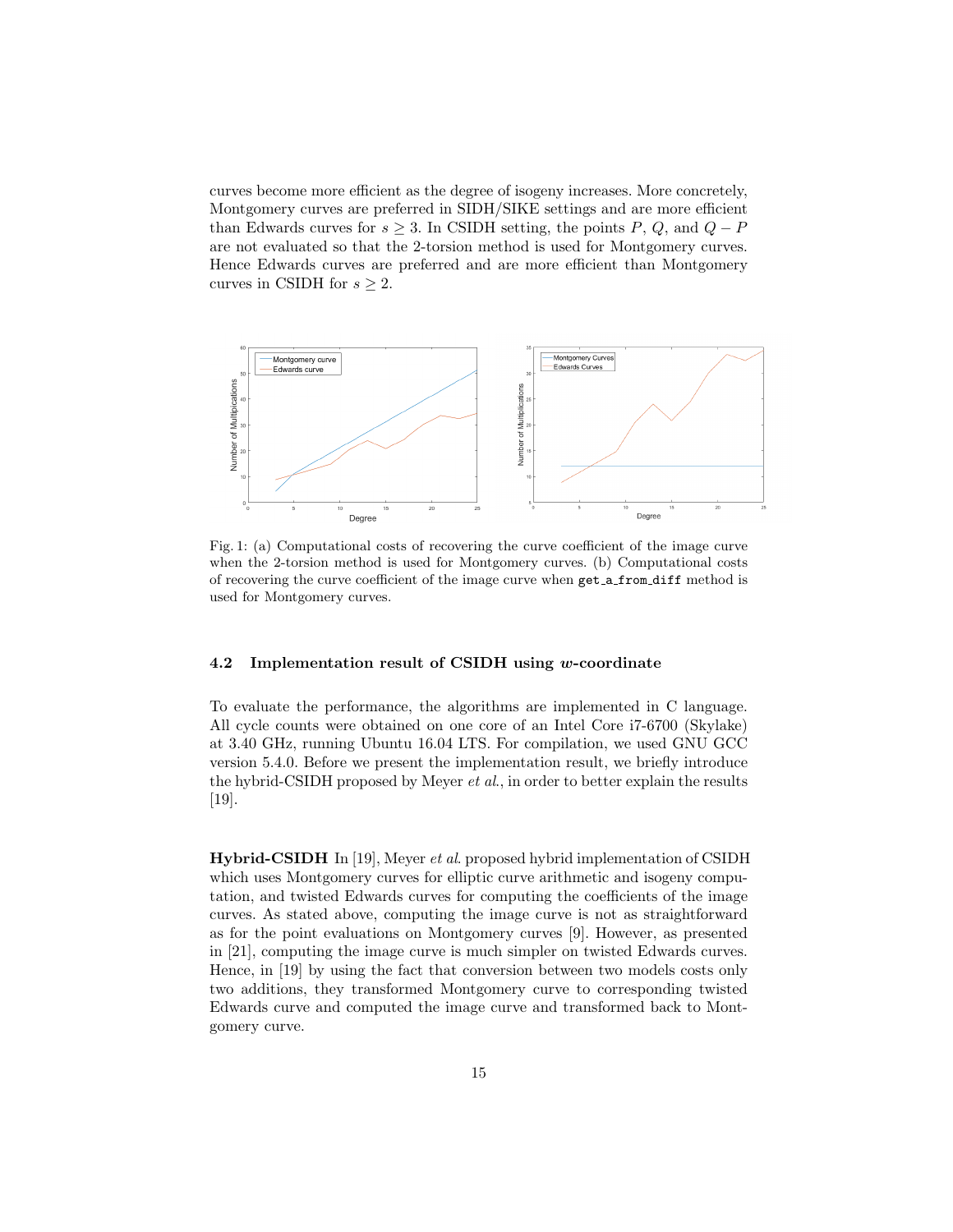Sampling random points on Edwards curves In order to calculate the class group action, a random point P on a curve is sampled over  $\mathbb{F}_p$  or  $\mathbb{F}_{p^2} \setminus \mathbb{F}_p$ . For Montgomery curve, this can be done by sampling a random  $\mathbb{F}_p$ -rational xcoordinate, and check whether  $x^2 + Ax^2 + x$  is a square or not. For Edwards curves, we sample a random  $\mathbb{F}_p$ -rational y-coordinate, check whether corresponding  $x$ -coordinate is a square or not, and convert to  $w$ -coordinate.

Note that for an Edwards curve define as in equation (1),  $x^2 = (1 - y^2)/(1$  $dy^2$ ). Thus, we need to check whether  $(1-y^2)/(1-dy^2)$  is a square or not. This is equivalent to check whether  $(1-y^2)(1-dy^2)$  is a square or not. After checking the sign, we convert the sampled point on an Edwards curve to projective  $w$ coordinate. For example, when  $w = dx^2y^2$  is used for the implementation, the following conversion is required.

$$
P = (w:1) = \left(d \cdot \frac{1-y^2}{1-dy^2} \cdot y^2 : 1\right) = (dy^2(1-y^2): 1-dy^2)
$$

This can be done as in Algorithm 1, which costs  $3M+1S$ .

Algorithm 1 Sampling random point on an Edwards curve

**Require:** An Edwards curve  $E_d$ **Ensure:** A point  $P = (W : Z)$  on  $E_d$  in projective w-coordinate for  $w = dx^2 y^2$ 1: Sample a random  $y \in \mathbb{F}_p$ 2:  $Z \leftarrow y^2$  $1/Z = y^2$ 3:  $t_0 \leftarrow d \cdot Z$  //  $t_0 = dy^2$ 4:  $t_1 \leftarrow 1 - Z$  //  $t_1 = 1 - y^2$ 5:  $Z \leftarrow 1 - t_0$  //  $Z = 1 - dy^2$ 6:  $rhs \leftarrow t_1 \cdot Z$  //  $rhs = (1 - dy^2)(1 - y^2)$ 7:  $W \leftarrow t_1 \cdot r h s'$ //  $W = dy^2(1 - y^2)$ 8: Set  $s \leftarrow +1$  if rhs is a square in  $\mathbb{F}_p$ , else  $s \leftarrow -1$ 9: return P

Remark 1. Another method to sample random points on Edwards curves is to use the idea proposed in [22]. In [22], Moriya et al. proposed a method to sample a random element in  $\mathbb{F}_p$ , directly in w-coordinate. The idea is to sample a random element in  $\mathbb{F}_p$  and consider it as a w-coordinate of  $w(P)$ . They prove that if  $w(2P)$  is a square, then there exist  $P' \in E[\pi_p + 1]$  such that  $w(P') = w(2P)$ . If  $w(2P)$  is a non-square, then there exist  $P' \in E[\pi_p - 1]$ .

**Performance of CSIDH using Edwards curves** We used prime field  $\mathbb{F}_p$ presented in [7], where p is of the form  $p = 4\ell_1\ell_2 \cdots \ell_{74} - 1$ . The  $\ell_1, \cdots, \ell_{73}$  are the 73 smallest distinct odd primes and  $\ell_{74} = 587$ . To compare the performance result with the implementation in [7] and [19], the field operations implemented in [7] are used for the experiment. We refer to the implementation in [7] as Montgomery-CSIDH and the implementation in [19] as hybrid-CSIDH, for the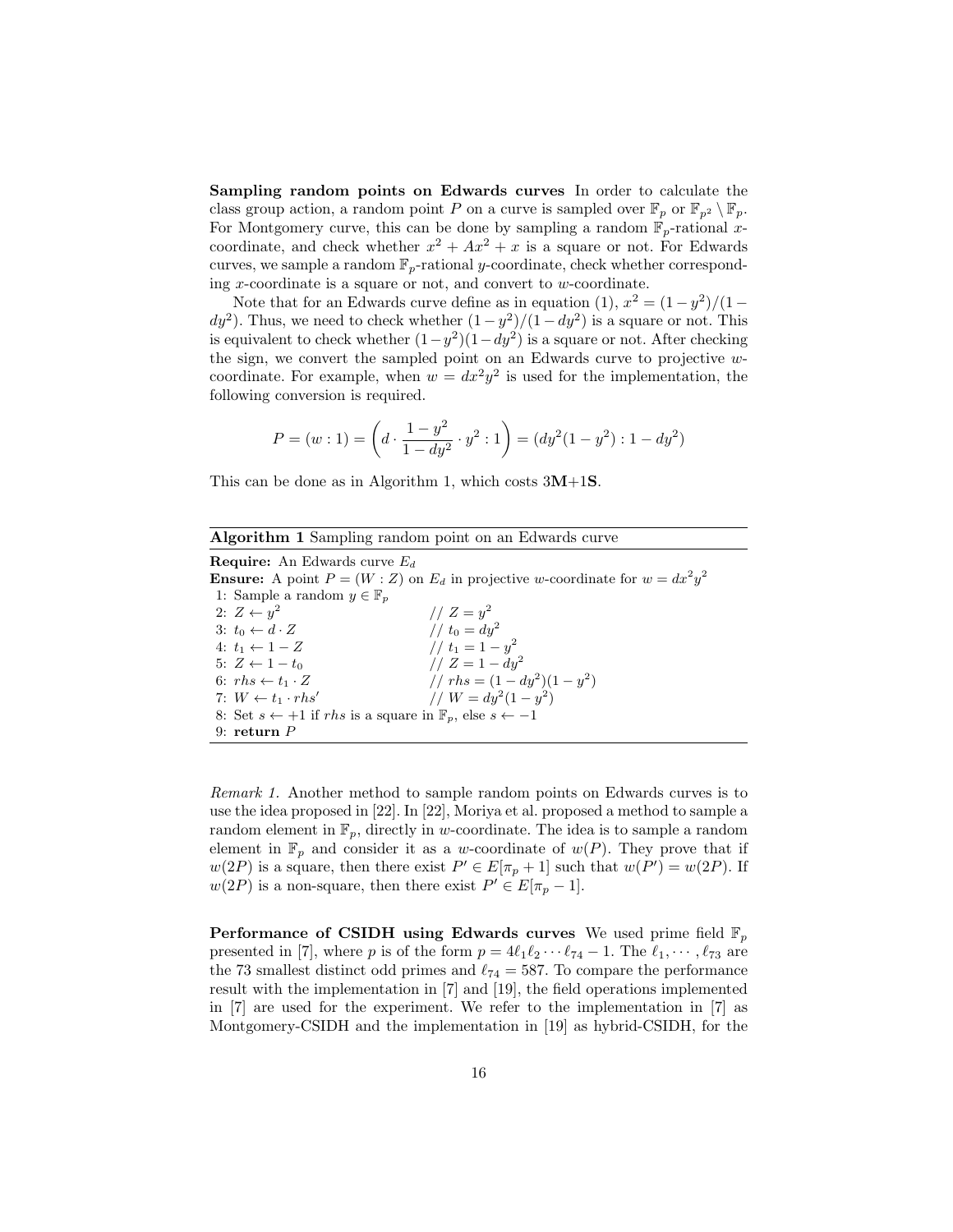rest of the paper. Our implementation of CSIDH using Edwards w-coordinate is referred to as Edwards-CSIDH. We used  $w = dx^2y^2$  for the implementation.

First, the base field operations were tested in order to visualize the ratio between field operations. Each field operations were repeated  $10^8$  times.

Table 2: Cycle counts of the field operations over  $\mathbb{F}_p$ 

|           | Addition | Subtraction | Multiplication |
|-----------|----------|-------------|----------------|
| $p_{511}$ | 29       |             | 201            |

Table 3 illustrates the computational costs of elliptic curve arithmetic and isogeny on Hybrid-CSIDH and Edwards-CSIDH setting. The  $[k]P$  represents the computational cost of  $k$   $P$  on Montgomery curves with respect to the cost on Edwards curves. The additional 3a on Hybrid-CSIDH comes from the curve conversion. Since the number of calls of differential addition when computing  $[k]P$ is equal to the bit-length of k,  $(\log k \times 4)a$  are additionally required when using Montgomery curves compared to Edwards curves. When computing  $(2s + 1)$ isogeny, 5 field additions are additionally required for Hybrid-CSIDH for transforming between Montgomery and Edwards curves. However, when computing the image curve, 8 number of field addition is additionally required in Edwards-CSIDH.

Table 3: Computational costs of elliptic curve arithmetic and isogenies on Hybrid-CSIDH and Edwards-CSIDH

|                       | Hybrid-CSIDH              | Edwards-CSIDH |
|-----------------------|---------------------------|---------------|
| Differential addition | $8M+4S+7a+4s$             | $8M+4S+3a+4s$ |
| Doubling              | $4M+2S+6a+2s$             | $4M+2S+1a+3s$ |
| Addition              | $4M+2S+3a+3s$             | $4M+2S+3a+3s$ |
| [k]P                  | $3a + (\log k \times 4)a$ | -             |
| $(2s+1)$ -isogeny     | $(-3)$ a                  | -             |

As shown in Table 4, implementing CSIDH using Edwards w-coordinate is the fastest. When comparing the result between Montgomery-CSIDH and Edwards-CSIDH, the result is not surprising since computing the curve coefficient of the image curve is more efficient on Edwards curves. In order to better compare the result between Hybrid-CSIDH and Edwards-CSIDH, we analyzed the computational cost of each building blocks of CSIDH.

The table below denotes the average number of function calls and differences in the number of field additions of Hybrid-CSIDH with respect to Edwards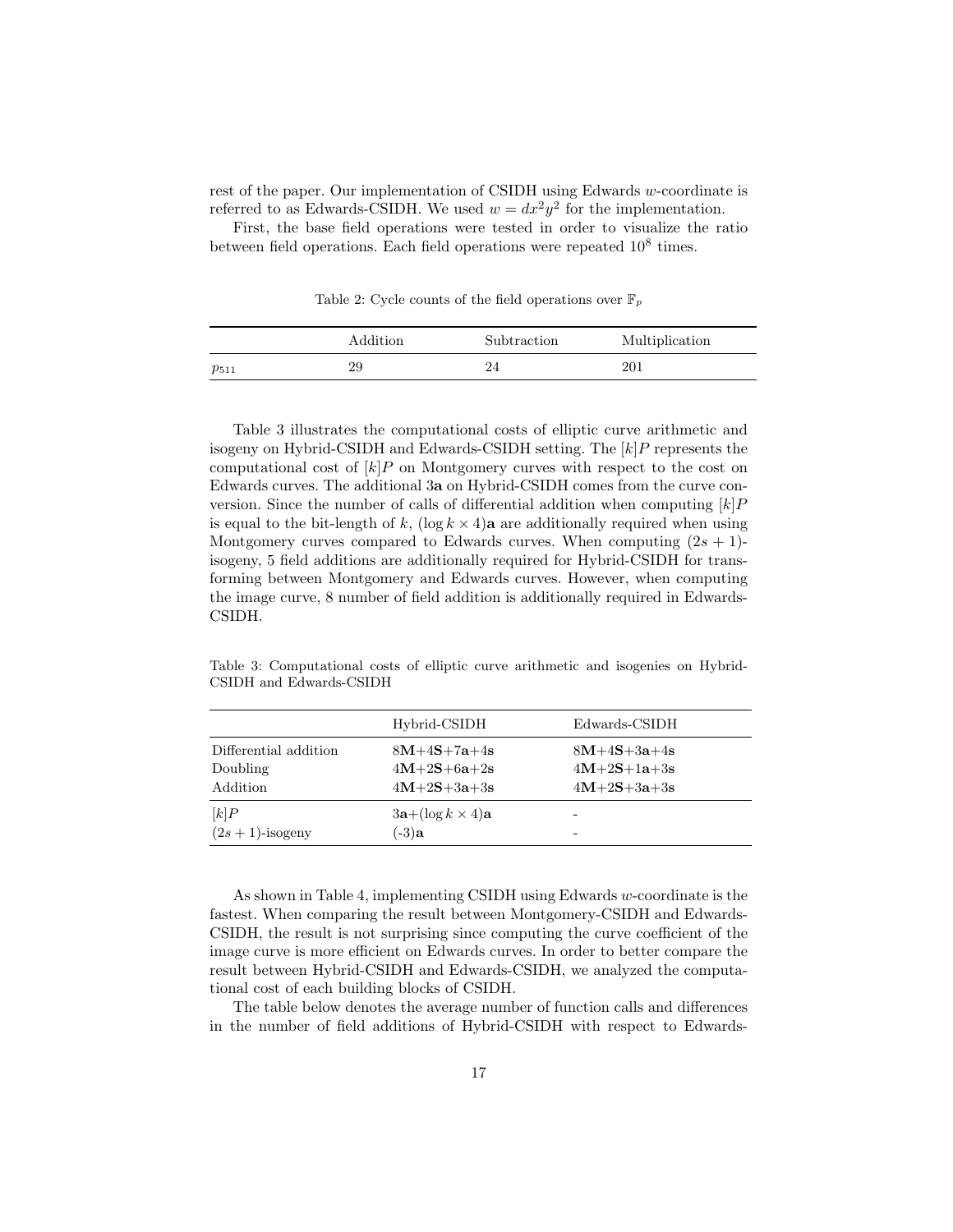CSIDH. The number of additions is omitted as its computational costs are the same for Hybrid-CSIDH and Edwards-CSIDH.

|                    | Montgomery [7] | Hybrid [19]              | Edwards<br>(This Work) |
|--------------------|----------------|--------------------------|------------------------|
| Alice's keygen     | 129,165,448 cc | $105,438,581 \text{ cc}$ | $103,239,120$ cc       |
| Bob's keygen       | 128,460,087 cc | $105,217,108$ cc         | 103,078,319 cc         |
| Alice's shared key | 129,215,839 cc | $105,429,541 \text{ cc}$ | 103,232,321 cc         |
| Bob's shared key   | 128,426,421 cc | $105,204,672 \text{ cc}$ | 103,084,354 cc         |

Table 4: Implementation results of CSIDH

Table 5: Average number of function calls for CSIDH-512 and additional number of field operations for Hybrid-CSIDH with respect to Edwards-CSIDH

|                   | Average number of calls | Hybrid-CSIDH |
|-------------------|-------------------------|--------------|
| Doubling          | 202                     | $+848.4a$    |
| [k]P              | 218                     | $+75,103$ a  |
| $(2s+1)$ -isogeny | 202                     | $-606a$      |

Summing up the result of Table 2 and Table 5, although Edwards-CSIDH and Hybrid-CSIDH have the same number of field multiplications and squarings, the efficiency in the number of field additions and subtractions on Edwards-CSIDH lead to the fastest result.

# 5 Conclusion

In this paper, we proposed the optimized method for computing odd-degree isogenies on Edwards curves. By using the  $w$ -coordinates, we optimized the isogeny formula proposed by Moody and Shumow. The use of the w-coordinate makes the costs of elliptic curve arithmetic and evaluation of an isogeny identical to that of on Montgomery curves, having efficiency when computing the coefficient of the image curve. For  $\ell$ -degree isogeny where  $\ell = 2s + 1$ , the proposed formula has benefit over Montgomery curves when  $s \geq 2$ . We conclude that Montgomery curves are efficient for implementing SIDH or SIKE and Edwards curves are efficient for implementing CSIDH. Additionally, we implemented CSIDH using w-coordinates. Our Edwards-CSIDH is about 20% faster than the Montgomery-CSIDH, and 2% faster than the hybrid-CSIDH. For the future work, we plan to implement constant-time CSIDH using w-coordinate on Edwards curves.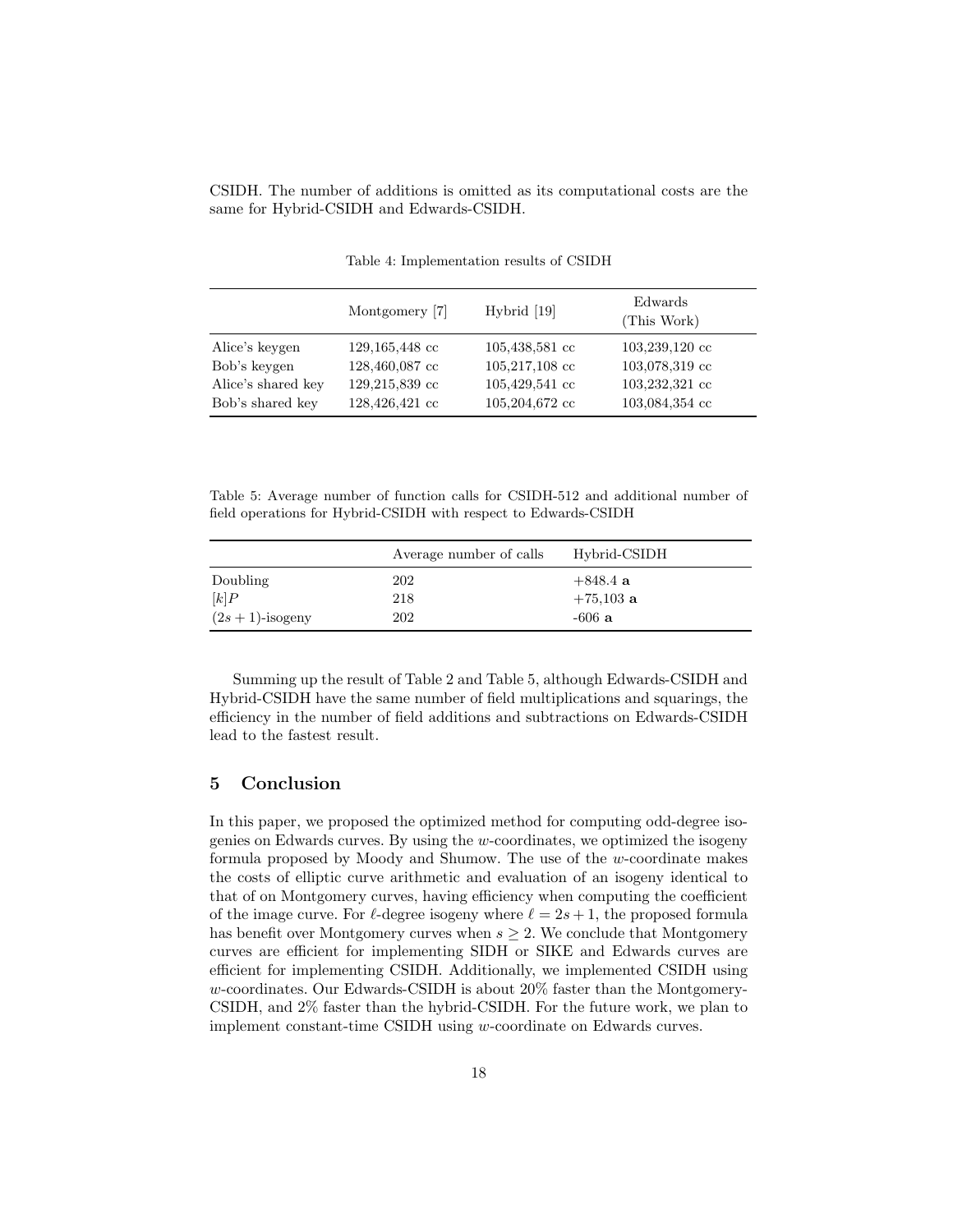Acknowledgement We thank the anonymous reviewers for their useful and constructive comments.

# References

- 1. Azarderakhsh, R., Bakos Lang, E., Jao, D., Koziel, B.: EdSIDH: Supersingular isogeny Diffie-Hellman key exchange on edwards curves. In: Chattopadhyay, A., Rebeiro, C., Yarom, Y. (eds.) Security, Privacy, and Applied Cryptography Engineering. pp. 125–141. Springer International Publishing, Cham (2018)
- 2. Azarderakhsh, R., Campagna, M., Costello, C., De Feo, L., Hess, B., Jalali, A., Jao, D., Koziel, B., LaMacchia, B., Longa, P., et al.: Supersingular isogeny key encapsulation. Submission to the NIST post-quantum standardization project, 2017
- 3. Bernstein, D.J., Birkner, P., Joye, M., Lange, T., Peters, C.: Twisted Edwards curves. In: Vaudenay, S. (ed.) Progress in Cryptology – AFRICACRYPT 2008. pp. 389–405. Springer Berlin Heidelberg, Berlin, Heidelberg (2008)
- 4. Bernstein, D.J., Lange, T.: Inverted Edwards coordinates. In: Boztaş, S., Lu, H.F.F. (eds.) Applied Algebra, Algebraic Algorithms and Error-Correcting Codes. pp. 20– 27. Springer, Berlin, Heidelberg (2007)
- 5. Bos, J.W., Friedberger, S.J.: Arithmetic considerations for isogeny-based cryptography. IEEE Transactions on Computers 68(7), 979–990 (July 2019)
- 6. Bröker, R.: Constructing supersingular elliptic curves. J. Comb. Number Theory 1(3), 269–273 (2009)
- 7. Castryck, W., Lange, T., Martindale, C., Panny, L., Renes, J.: CSIDH: An efficient post-quantum commutative group action. In: Peyrin, T., Galbraith, S. (eds.) Advances in Cryptology – ASIACRYPT 2018. pp. 395–427. Springer International Publishing, Cham (2018)
- 8. Childs, A., Jao, D., Soukharev, V.: Constructing elliptic curve isogenies in quantum subexponential time. Journal of Mathematical Cryptology 8(1), 1–29 (2014)
- 9. Costello, C., Hisil, H.: A simple and compact algorithm for SIDH with arbitrary degree isogenies. In: Takagi, T., Peyrin, T. (eds.) Advances in Cryptology – ASI-ACRYPT 2017. pp. 303–329. Springer International Publishing, Cham (2017)
- 10. Costello, C., Longa, P., Naehrig, M.: SIDH library (2016-2018). https://github.com/Microsoft/PQCrypto-SIDH
- 11. Costello, C., Longa, P., Naehrig, M.: Efficient algorithms for supersingular isogeny Diffie-Hellman. In: Robshaw, M., Katz, J. (eds.) Advances in Cryptology – CRYPTO 2016. pp. 572–601. Springer, Berlin, Heidelberg (2016)
- 12. Couveignes, J.M.: Hard homogeneous spaces. (2006), https://eprint.iacr.org/2006/291
- 13. De Feo, L., Kieffer, J., Smith, B.: Towards practical key exchange from ordinary isogeny graphs. In: Peyrin, T., Galbraith, S. (eds.) Advances in Cryptology – ASI-ACRYPT 2018. pp. 365–394. Springer International Publishing, Cham (2018)
- 14. Farashahi, R.R., Hosseini, S.G.: Differential addition on twisted Edwards curves. In: Pieprzyk, J., Suriadi, S. (eds.) Information Security and Privacy. pp. 366–378. Springer International Publishing, Cham (2017)
- 15. Hisil, H., Wong, K.K.H., Carter, G., Dawson, E.: Twisted Edwards curves revisited. In: Pieprzyk, J. (ed.) Advances in Cryptology - ASIACRYPT 2008. pp. 326–343. Springer, Berlin, Heidelberg (2008)
- 16. Jao, D., De Feo, L.: Towards quantum-resistant cryptosystems from supersingular elliptic curve isogenies. In: Yang, B.Y. (ed.) Post-Quantum Cryptography. pp. 19– 34. Springer, Berlin, Heidelberg (2011)